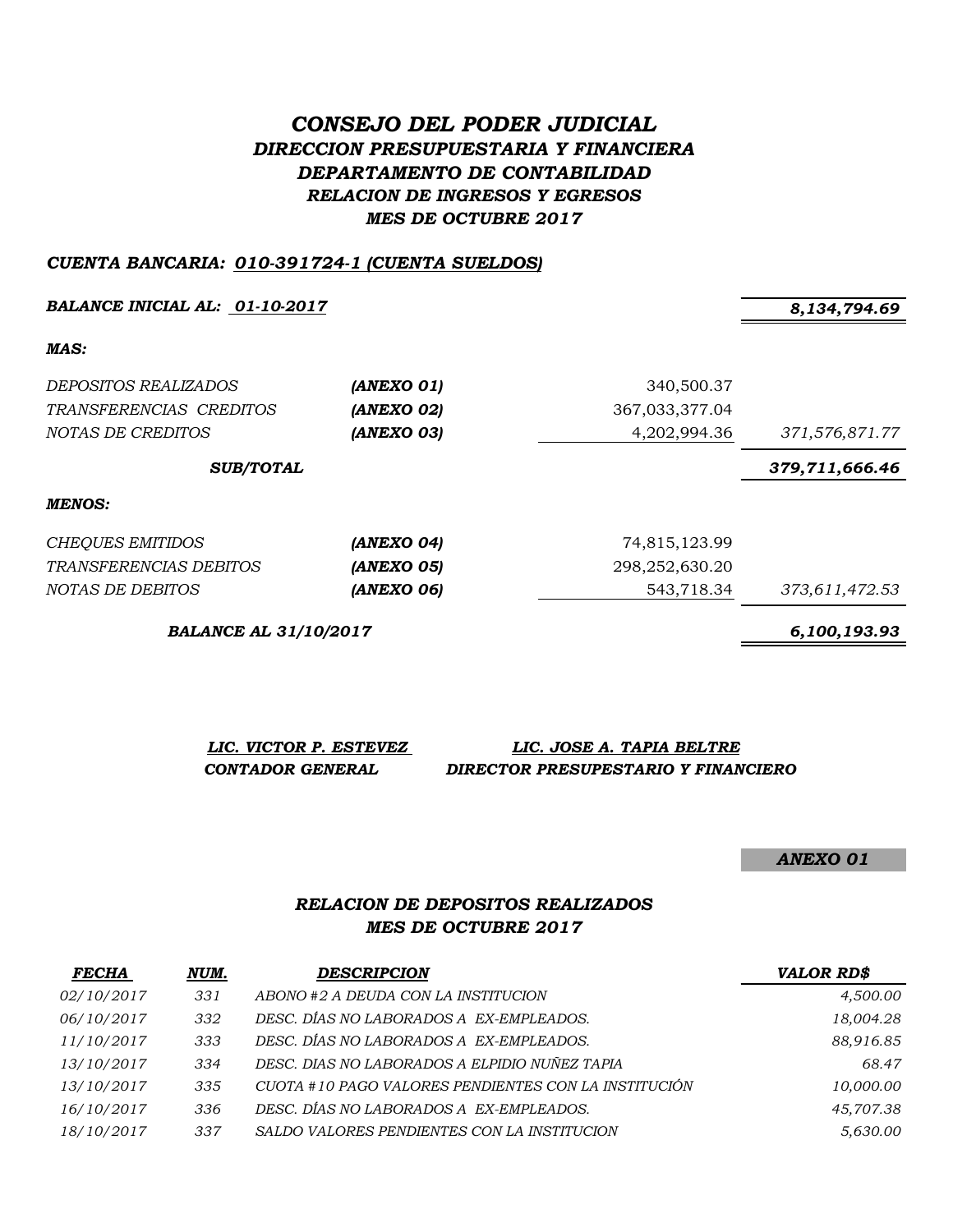|            |     | TOTAL RD\$                                          | 340,500.37 |
|------------|-----|-----------------------------------------------------|------------|
| 31/10/2017 | 341 | DESC. VARIOS A EMPLEADOS EN NOMINAS DE OCTUBRE/2017 | 105,751.15 |
| 25/10/2017 | 340 | DESC. DIAS NO LABORADOS Y BONO VAC. A EX-EMPLEADOS. | 55,317.24  |
| 20/10/2017 | 339 | PAGO CUOTA #2 VALORES PENDIENTES CON LA INSTITUCIÓN | 3,000.00   |
| 19/10/2017 | 338 | SALDO VALORES PENDIENTES CON LA INSTITUCION         | 3,605.00   |

*ANEXO 03*

### *RELACION DE TRANSFERENCIAS CREDITOS MES DE OCTUBRE 2017*

| <i>FECHA</i>      | NUM. | <b>DESCRIPCION</b>                               | VALOR RD\$     |
|-------------------|------|--------------------------------------------------|----------------|
| <i>09/10/2017</i> | 117  | TRANSF. DE FONDO REEMB SUELDOS EMPL. COOPNASE JU | 142,820.26     |
| 18/10/2017        | 118  | TRANSF. DE FONDO DESDE LA CTA. OPERACIONES       | 366,890,556.78 |
|                   |      | TOTAL RD\$                                       | 367,033,377.04 |

## *RELACION NOTAS DE CREDITOS MES DE OCTUBRE 2017*

| <b>FECHA</b> | NUM. | <b>DESCRIPCION</b>  | <b>VALOR RD\$</b> |
|--------------|------|---------------------|-------------------|
| 16/10/2017   | 870  | REINTEGRO CHQ113077 | 85,230.87         |
| 25/10/2017   | 873  | REINTEGRO CHQ112980 | 48,600.00         |
| 31/10/2017   | 875  | REINTEGRO CHQ109838 | 6,018.18          |
| 31/10/2017   | 876  | REINTEGRO CHQ109801 | 6,018.18          |
| 31/10/2017   | 877  | REINTEGRO CHQ109803 | 6,018.18          |
| 31/10/2017   | 878  | REINTEGRO CHQ113477 | 72,512.82         |
| 31/10/2017   | 879  | REINTEGRO CHQ113478 | 58,916.72         |
| 31/10/2017   | 880  | REINTEGRO CHO113479 | 54,385.23         |
| 31/10/2017   | 881  | REINTEGRO CHQ113485 | 9,064.00          |
| 31/10/2017   | 882  | REINTEGRO CHQ113486 | 22,660.00         |
| 31/10/2017   | 883  | REINTEGRO CHO113491 | 54,384.62         |
| 31/10/2017   | 884  | REINTEGRO CHO113492 | 164,513.00        |
| 31/10/2017   | 885  | REINTEGRO CHQ113493 | 52,844.00         |
| 31/10/2017   | 886  | REINTEGRO CHO113497 | 7,200.00          |
| 31/10/2017   | 887  | REINTEGRO CHO113500 | 18,128.20         |
| 31/10/2017   | 888  | REINTEGRO CHQ113504 | 57,600.00         |
| 31/10/2017   | 889  | REINTEGRO CHQ113505 | 19,578.00         |
| 31/10/2017   | 890  | REINTEGRO CHQ113506 | 24,019.00         |
| 31/10/2017   | 891  | REINTEGRO CHQ113507 | 18,037.00         |
| 31/10/2017   | 892  | REINTEGRO CHQ113508 | 57,600.00         |
| 31/10/2017   | 893  | REINTEGRO CHQ113509 | 31,724.00         |
| 31/10/2017   | 894  | REINTEGRO CHQ113511 | 27,192.00         |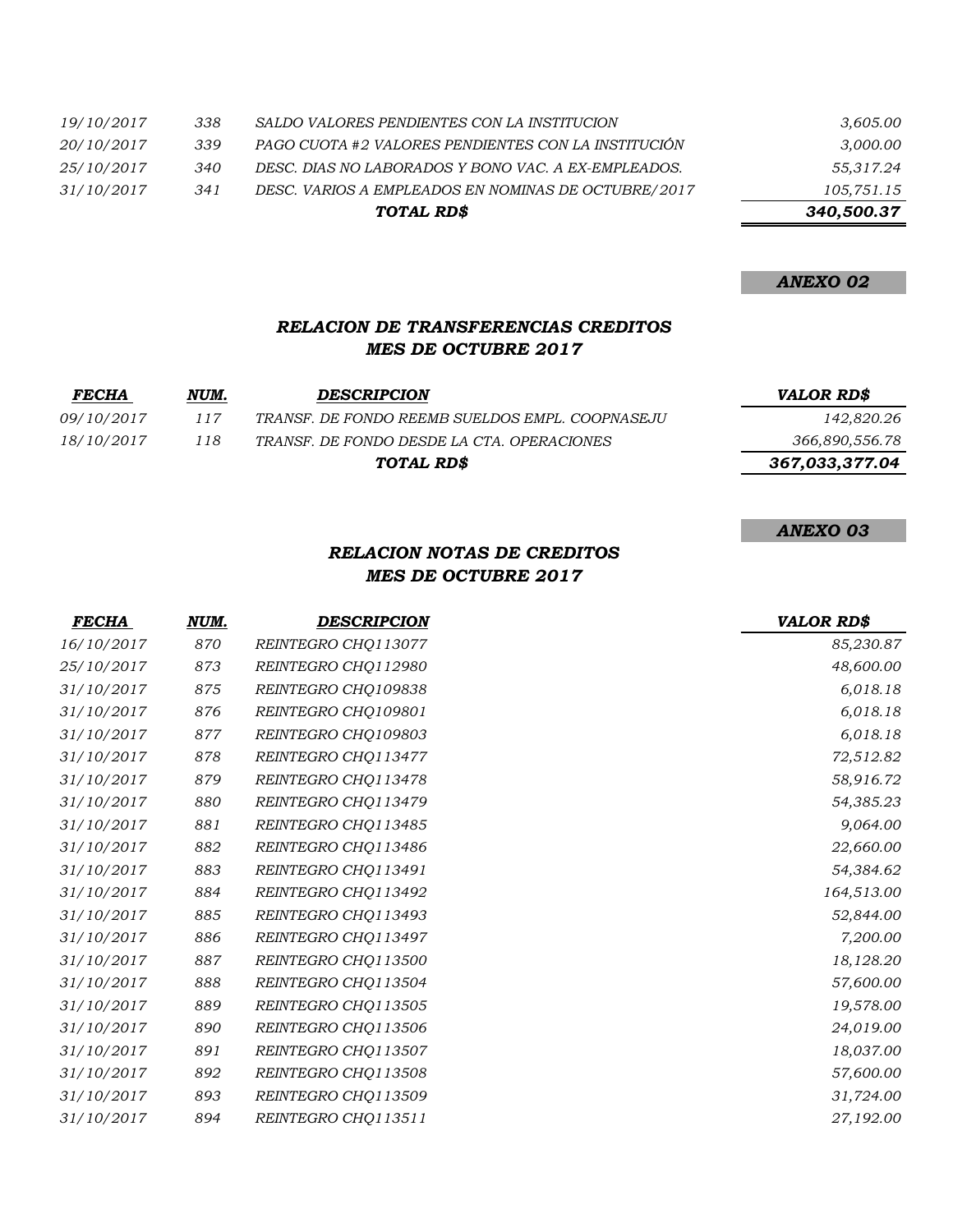|            |        | TOTAL RD\$                                        | 4,202,994.36 |
|------------|--------|---------------------------------------------------|--------------|
| 31/10/2017 | $21\,$ | DEPOSITO CLIENTE PAGADO POR BANCO POR VALOR MAYOR | 0.40         |
| 31/10/2017 | 20     | DEPOSITO CLIENTE PAGADO POR BANCO POR VALOR MAYOR | 0.89         |
| 31/10/2017 | 19     | CHQ113317 PAGADO POR EL BANCO POR VALOR MENOR     | 0.08         |
| 31/10/2017 | 919    | EMPLEADO EXCLUIDO NOMINA BONO VACACIONAL OCT/2017 | 36,684.00    |
| 31/10/2017 | 900    | MILITARES EXCLUIDOS DE LA NOMINA OCTUBRE 2017     | 451,826.68   |
| 31/10/2017 | 874    | EMPLEADOS EXCLUIDOS EN LA NOMINA OCTUBRE 2017     | 1,945,734.58 |
| 31/10/2017 | 872    | REINTEGRO POR CADUCIDAD CHQ107054.                | 57.92        |
| 31/10/2017 | 871    | REINTEGRO POR CADUCIDAD CHQ108295.                | 6,730.17     |
| 31/10/2017 | 921    | REINTEGRO CHQ108437                               | 6,018.18     |
| 31/10/2017 | 918    | REINTEGRO CHQ110078                               | 11,500.00    |
| 31/10/2017 | 917    | REINTEGRO CHQ113549                               | 108,000.00   |
| 31/10/2017 | 916    | REINTEGRO CHQ113548                               | 9,064.00     |
| 31/10/2017 | 915    | REINTEGRO CHQ113546                               | 22,660.30    |
| 31/10/2017 | 914    | REINTEGRO CHQ113545                               | 31,724.00    |
| 31/10/2017 | 913    | REINTEGRO CHQ113544                               | 86,108.60    |
| 31/10/2017 | 912    | REINTEGRO CHQ113543                               | 4,532.00     |
| 31/10/2017 | 911    | REINTEGRO CHQ113541                               | 4,532.00     |
| 31/10/2017 | 910    | REINTEGRO CHQ113540                               | 22,660.00    |
| 31/10/2017 | 909    | REINTEGRO CHQ113539                               | 2,991.00     |
| 31/10/2017 | 908    | REINTEGRO CHQ113537                               | 29,477.00    |
| 31/10/2017 | 907    | REINTEGRO CHQ113532                               | 4,532.00     |
| 31/10/2017 | 906    | REINTEGRO CHQ113531                               | 29,251.10    |
| 31/10/2017 | 905    | REINTEGRO CHQ113530                               | 39,856.00    |
| 31/10/2017 | 904    | REINTEGRO CHQ113526                               | 4,532.00     |
| 31/10/2017 | 903    | REINTEGRO CHQ113524                               | 4,532.10     |
| 31/10/2017 | 902    | REINTEGRO CHQ113523                               | 47,988.50    |
| 31/10/2017 | 901    | REINTEGRO CHQ113522                               | 63,448.80    |
| 31/10/2017 | 899    | REINTEGRO CHQ113521                               | 63,448.80    |
| 31/10/2017 | 898    | REINTEGRO CHQ113519                               | 63,448.82    |
| 31/10/2017 | 897    | REINTEGRO CHQ113518                               | 67,980.82    |
| 31/10/2017 | 896    | REINTEGRO CHQ113517                               | 63,448.82    |
| 31/10/2017 | 895    | REINTEGRO CHQ113513                               | 67,980.80    |

# *RELACION DE CHEQUES EMITIDOS MES DE OCTUBRE 2017*

| <b>FECHA</b> | NUM.   | <b>BENEFICIARIO</b>        | <b>VALOR RDS</b> |
|--------------|--------|----------------------------|------------------|
| 05/10/2017   | 113045 | YEFGENY L. JIMENEZ JIMENEZ | 8,753.33         |
| 05/10/2017   | 113046 | NOEL R. BAEZ PAREDES       | 127,835.47       |
| 05/10/2017   | 113047 | CONSEJO DEL PODER JUDICIAL | 618.30           |
| 05/10/2017   | 113048 | <i>COOPNASEJU</i>          | 77,521.02        |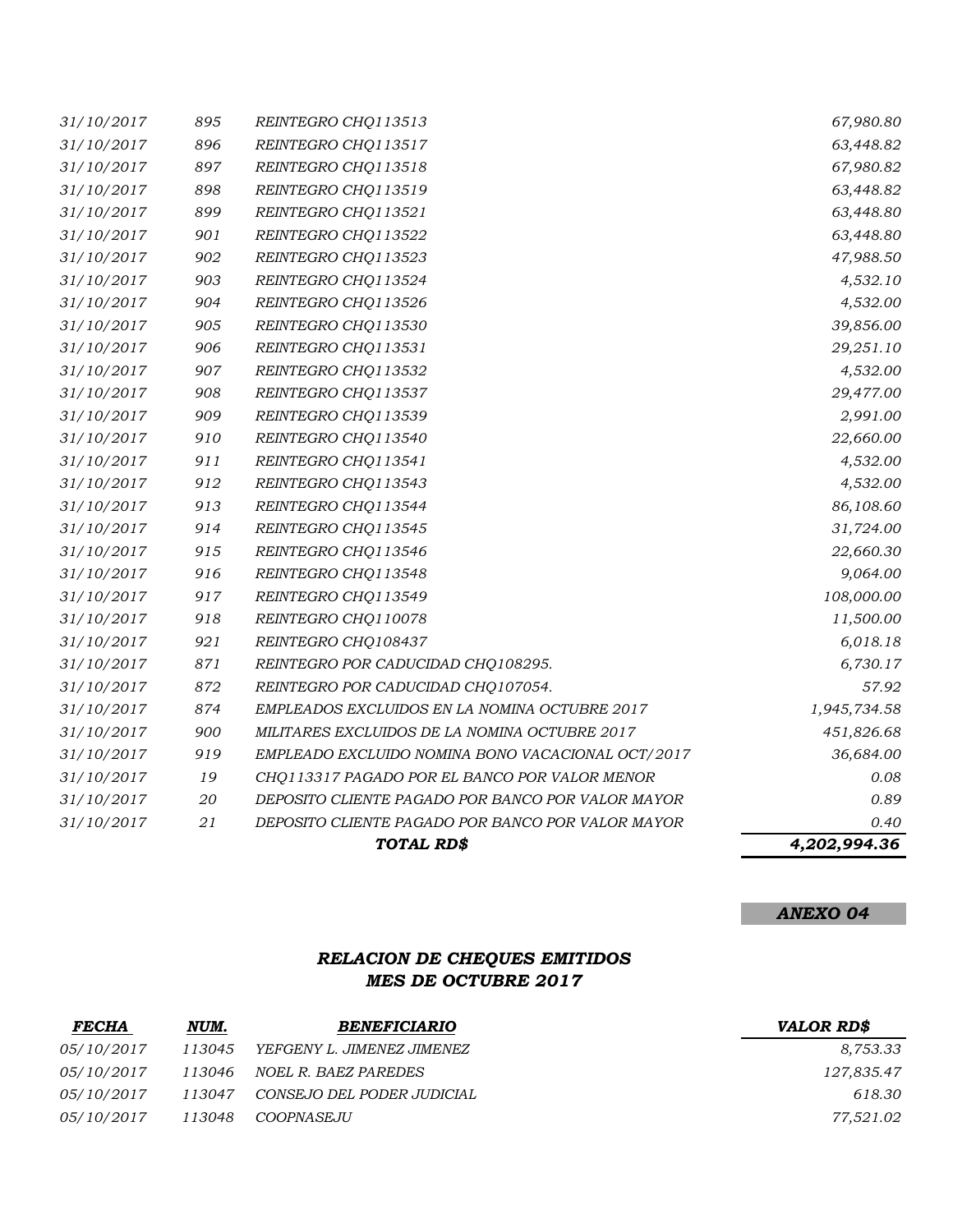| 05/10/2017 | 113049 | CONSEJO DEL PODER JUDICIAL              | 18,004.28  |
|------------|--------|-----------------------------------------|------------|
| 06/10/2017 | 113050 | CORONEL LEONCIO GARCIA FABIAN           | 33,000.00  |
| 10/10/2017 | 113051 | ANA M. TAVERAS MALDONADO                | 6,730.18   |
| 10/10/2017 | 113052 | <b>KENTY M. NUESI</b>                   | 0.00       |
| 10/10/2017 | 113053 | EDWARD A. GERONIMO SANCHEZ              | 2,243.39   |
| 10/10/2017 | 113054 | INES ALT. RODRIGUEZ GONZALEZ            | 16,069.16  |
| 10/10/2017 | 113055 | JEAN C. PERALTA CRUZ                    | 2,609.91   |
| 10/10/2017 | 113056 | ANA MA. OCHOA FERREIRA                  | 21,340.82  |
| 10/10/2017 | 113057 | MARY L. RODRIGUEZ AMPARO                | 11,033.40  |
| 10/10/2017 | 113058 | YEROLIN Y. VARGAS DURAN                 | 5,436.97   |
| 10/10/2017 | 113059 | LAURA S. GONZALEZ RAMIREZ               | 23,528.00  |
| 10/10/2017 | 113060 | MARTINA CORPORAN GUZMAN                 | 4,784.00   |
| 10/10/2017 | 113061 | BANCO DE RESERVAS DE LA REP. DOMINICANA | 16,431.22  |
| 10/10/2017 | 113062 | COOPNASEJU                              | 91,644.15  |
| 10/10/2017 | 113063 | CONSEJO DEL PODER JUDICIAL              | 42,423.63  |
| 10/10/2017 | 113064 | CONSEJO DEL PODER JUDICIAL              | 14,000.00  |
| 10/10/2017 | 113065 | YOLANDA E. REYNOSO PERALTA              | 3,366.92   |
| 10/10/2017 | 113066 | ELVIS A. AQUINO ESTRELLA                | 13,972.78  |
| 10/10/2017 | 113067 | COOPNASEJU                              | 12,715.74  |
| 10/10/2017 | 113068 | CONSEJO DEL PODER JUDICIAL              | 20,299.26  |
| 10/10/2017 | 113069 | CONSEJO DEL PODER JUDICIAL              | 5,731.06   |
| 10/10/2017 | 113070 | SOFIA ENCARNACION OLIVERO               | 9,878.23   |
| 10/10/2017 | 113071 | JOSE A. LUCIANO HERRERA                 | 17,261.00  |
| 10/10/2017 | 113072 | ALEXIS ABREU TRINIDAD                   | 11,891.15  |
| 10/10/2017 | 113073 | <b>GENESIS URENA TAVERAS</b>            | 30,300.00  |
| 10/10/2017 | 113074 | BREDIANA S. REYES ZAPATA                | 17,553.65  |
| 10/10/2017 | 113075 | <b>OLIDAISY PENA HIDALGO</b>            | 29,149.49  |
| 10/10/2017 | 113076 | HAROLD A. LEMBERT MERCADO               | 7,917.24   |
| 10/10/2017 | 113077 | BANCO DE RESERVAS DE LA REP. DOMINICANA | 85,230.87  |
| 10/10/2017 | 113078 | COOPNASEJU                              | 136,927.73 |
| 10/10/2017 | 113079 | CONSEJO DEL PODER JUDICIAL              | 26,193.96  |
| 10/10/2017 | 113080 | CONSEJO DEL PODER JUDICIAL              | 22,859.26  |
| 10/10/2017 | 113081 | COLECTOR DE IMPUESTOS INTERNOS          | 6,311.91   |
| 10/10/2017 | 113082 | COLECTOR DE IMPUESTOS INTERNOS          | 51,082.86  |
| 10/10/2017 | 113083 | COLECTOR DE IMPUESTOS INTERNOS          | 16,661.22  |
| 10/10/2017 | 113084 | CONSEJO DEL PODER JUDICIAL              | 3,309.40   |
| 10/10/2017 | 113085 | <b>KENTY M. NUESI</b>                   | 16,315.56  |
| 12/10/2017 | 113086 | CONSEJO DEL PODER JUDICIAL              | 68.47      |
| 13/10/2017 | 113087 | ALAN R. ENCARNACION RAMON               | 15,538.07  |
| 13/10/2017 | 113088 | ORLANDO J. BELTRE SERRANO               | 5,549.31   |
| 13/10/2017 | 113089 | DARIEL CARVAJAL ESPINAL                 | 4,994.38   |
| 13/10/2017 | 113090 | RICHARD A. NUÑEZ VERAS                  | 2,774.66   |
| 13/10/2017 | 113091 | DIOMARIS MORENO VALDEZ                  | 4,960.89   |
| 13/10/2017 | 113092 | VIDAL A. TORIBIO CRUZ                   | 6,480.00   |
| 13/10/2017 | 113093 | FRANCIA Y. CLASE CLASE                  | 40,788.92  |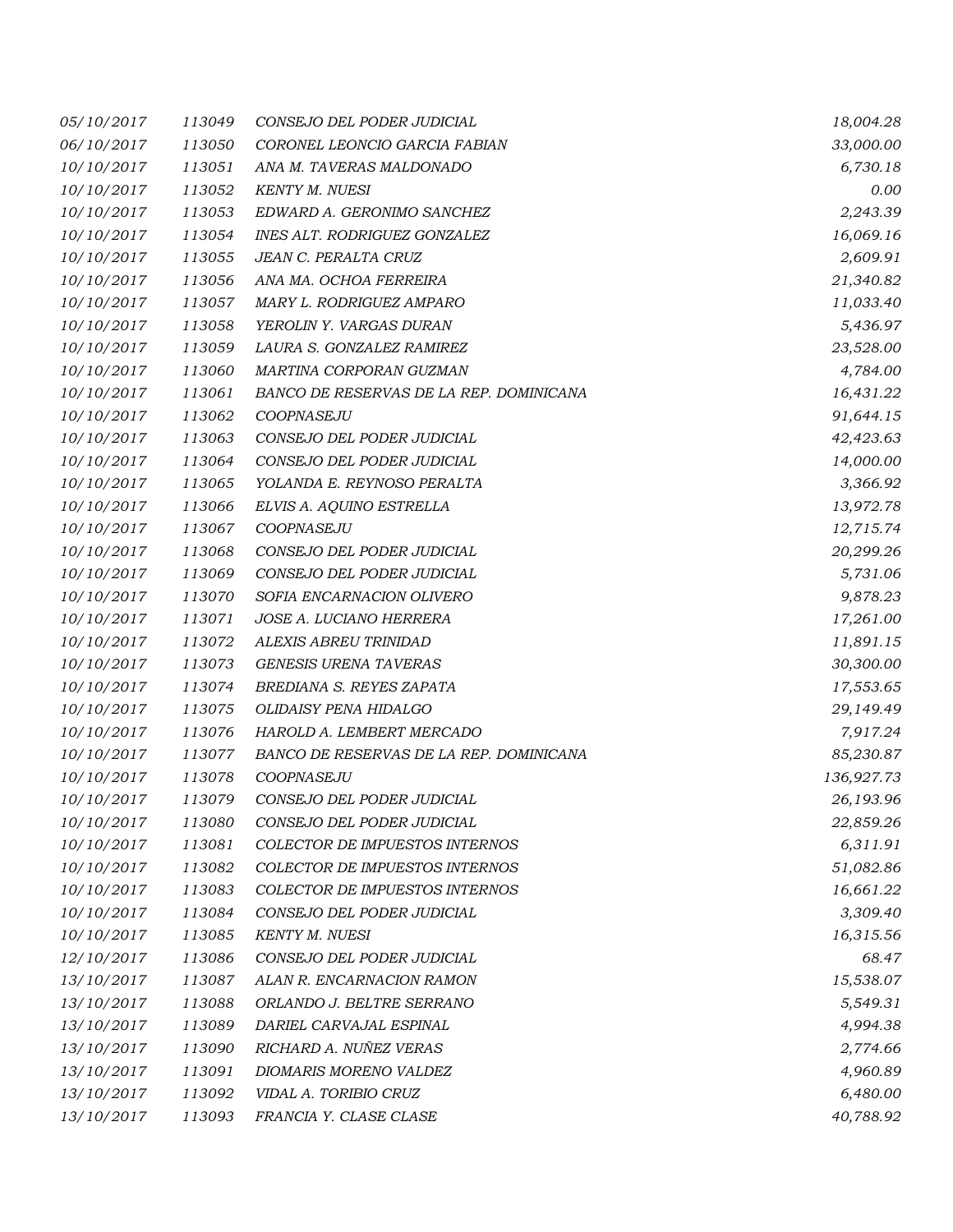| 13/10/2017 | 113094 | JUNIOR A. NICASIO GARCIA             | 5,549.31   |
|------------|--------|--------------------------------------|------------|
| 13/10/2017 | 113095 | EDUARDO R. ESPINAL RODRIGUEZ         | 5,549.31   |
| 13/10/2017 | 113096 | SAMUEL ENRIQUE SOSA                  | 5,549.31   |
| 13/10/2017 | 113097 | MIGUELINA CRUZ PERALTA               | 5,549.31   |
| 13/10/2017 | 113098 | RONALDY DIAZ RODRIGUEZ               | 5,549.31   |
| 13/10/2017 | 113099 | GRISELDA LIRANZO MARTINEZ DE DE ASIS | 4,078.89   |
| 13/10/2017 | 113100 | LUIS N. GOMEZ GIL                    | 40,788.92  |
| 13/10/2017 | 113101 | ELIZABETH MARTE LIRIO                | 48,600.00  |
| 13/10/2017 | 113102 | ELLIN J. CORDERO TEJADA              | 61,183.37  |
| 13/10/2017 | 113103 | ROSA MA. PAREDES CALCAÑO             | 16,315.56  |
| 13/10/2017 | 113104 | LORENZO A. VARGAS CRUZ               | 16,200.00  |
| 13/10/2017 | 113105 | JOSEFINA COMPRES SANTANA             | 61,560.00  |
| 13/10/2017 | 113106 | GRISELDA R. SALAZAR TAVERAS          | 12,830.40  |
| 13/10/2017 | 113107 | CAROLYN D. BONILLA ESPINO            | 7,032.31   |
| 13/10/2017 | 113108 | ADALGISA M. TEJADA DE AZA            | 48,600.00  |
| 13/10/2017 | 113109 | YIRALDY ALT. HERNANDEZ GONZALEZ      | 8,157.78   |
| 13/10/2017 | 113110 | CARMEN M. ALONZO MARTE               | 123,120.00 |
| 13/10/2017 | 113111 | AMILDY S. LIRIANO DE LA CRUZ         | 14,847.17  |
| 13/10/2017 | 113112 | FRANCISCO TORRES DE LA CRUZ          | 48,600.00  |
| 13/10/2017 | 113113 | AMARILIS GRULLON REYNOSO             | 35,323.19  |
| 13/10/2017 | 113114 | FRANCISCO ALB. ANTIGUA PORTUHONDO    | 48,600.00  |
| 13/10/2017 | 113115 | JACKELINE DE JS. TORIBIO FORTUNA     | 6,770.96   |
| 13/10/2017 | 113116 | DIMARKY M. REYES DE ESPINAL          | 11,907.09  |
| 13/10/2017 | 113117 | JOSE N. ESTEVEZ RODRIGUEZ            | 4,078.89   |
| 13/10/2017 | 113118 | SERVIO ANT. MONTILLA MONTILLA        | 16,315.56  |
| 13/10/2017 | 113119 | WANDA Y. VARGAS PERALTA              | 22,451.28  |
| 13/10/2017 | 113120 | EVELYN G. GARCIA VALDEZ              | 1,406.47   |
| 13/10/2017 | 113121 | SANTO A. CASILLA BAUTISTA            | 5,549.31   |
| 13/10/2017 | 113122 | VICTOR M. MOREL CARREÑO              | 5,549.31   |
| 13/10/2017 | 113123 | JOSE BDO. MERCEDES PEÑA              | 6,770.96   |
| 13/10/2017 | 113124 | MAXIMILIANO PEGUERO DE AZA           | 73,420.05  |
| 13/10/2017 | 113125 | DOMINGO ANT. GUERRERO CALDERON       | 8,076.21   |
| 13/10/2017 | 113126 | YENNI PEREZ PEREZ                    | 6,266.89   |
| 13/10/2017 | 113127 | OFELIA ALCANTARA GARCIA              | 12,236.67  |
| 13/10/2017 | 113128 | ROSSEMARY HENRIQUEZ LEYBA            | 8,276.12   |
| 13/10/2017 | 113129 | ABRAHAM GARCIA                       | 4,078.89   |
| 13/10/2017 | 113130 | REGINA SANCHEZ TORIBIO               | 4,078.89   |
| 13/10/2017 | 113131 | COLECTOR DE IMPUESTOS INTERNOS       | 1,450.28   |
| 13/10/2017 | 113132 | DEONELYS M. VALENZUELA BAEZ          | 130,716.35 |
| 13/10/2017 | 113133 | MIGUEL A. HIDALGO PAEZ               | 4,330.17   |
| 13/10/2017 | 113134 | JAIME J. GARCIA QUEZADA              | 25,622.40  |
| 13/10/2017 | 113135 | SOLEDIS AMADOR GARCIA                | 8,712.41   |
| 13/10/2017 | 113136 | ENMANUEL J. CIPRIAN CASTRO           | 5,332.96   |
| 13/10/2017 | 113137 | MARIA R. BRITO FABIAN                | 3,700.25   |
| 13/10/2017 | 113138 | COOPNASEJU                           | 43,774.26  |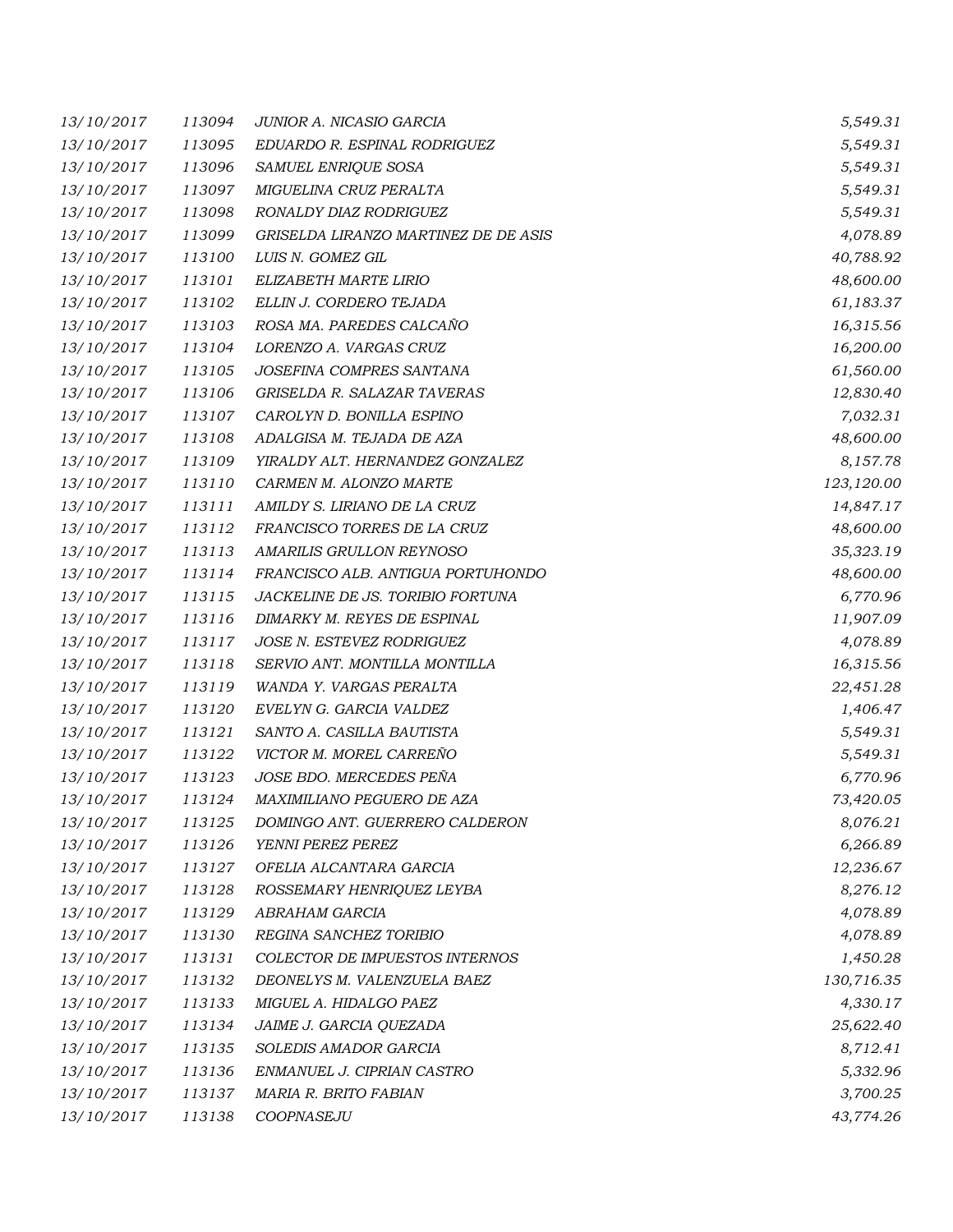| 13/10/2017 | 113139 | CONSEJO DEL PODER JUDICIAL               | 45,707.38  |
|------------|--------|------------------------------------------|------------|
| 13/10/2017 | 113140 | CONSEJO DEL PODER JUDICIAL               | 13,570.00  |
| 17/10/2017 | 113141 | <i>INSTITUTO DE AUXILIOS Y VIVIENDAS</i> | 150.00     |
| 17/10/2017 | 113142 | CONSEJO DEL PODER JUDICIAL               | 21,810.00  |
| 17/10/2017 | 113143 | FONDO DE PENSIONES Y JUBILACIONES        | 33,120.00  |
| 17/10/2017 | 113144 | COLECTOR DE IMPUESTOS INTERNOS           | 124,764.72 |
| 19/10/2017 | 113145 | MARIANO GERMAN MEJIA                     | 296,917.14 |
| 19/10/2017 | 113146 | FRANCISCO ANT. JEREZ MENA                | 289,925.40 |
| 19/10/2017 | 113147 | JOSE A. CRUCETA ALMANZAR                 | 282,804.00 |
| 19/10/2017 | 113148 | EDGARDO HERNANDEZ MEJIA                  | 266,262.75 |
| 19/10/2017 | 113149 | ROBERT C. PLACENCIA ALVAREZ              | 286,362.75 |
| 19/10/2017 | 113150 | SARA I. HENRIQUEZ MARIN                  | 231,608.25 |
| 19/10/2017 | 113151 | ARIEL A. VOLQUEZ MATOS                   | 9,436.97   |
| 19/10/2017 | 113152 | GLORIA A. QUERO CABRERA                  | 8,667.32   |
| 19/10/2017 | 113153 | NORA A. SOSA MARTINEZ                    | 7,363.48   |
| 19/10/2017 | 113154 | SONIA CORADIN                            | 6,018.18   |
| 19/10/2017 | 113155 | CARLOS FLORES DE JESUS                   | 19,903.10  |
| 19/10/2017 | 113156 | LILIAN M. DIAZ GIL                       | 7,682.27   |
| 19/10/2017 | 113157 | LOURDES M. LORA MEJIA                    | 24,152.04  |
| 19/10/2017 | 113158 | ROSA REYNOSO                             | 6,018.18   |
| 19/10/2017 | 113159 | SENOVIA ARIAS                            | 6,018.18   |
| 19/10/2017 | 113160 | RAMONA DIAZ                              | 6,018.18   |
| 19/10/2017 | 113161 | MARIA M. PIMENTEL FABIAN                 | 6,018.18   |
| 19/10/2017 | 113162 | LUZ DEL C. MONTANO                       | 6,018.18   |
| 19/10/2017 | 113163 | ELIGIA DE LA CRUZ                        | 4,783.87   |
| 19/10/2017 | 113164 | OLGA M. ROSARIO V.                       | 3,577.72   |
| 19/10/2017 | 113165 | <b>IRIS RODRIGUEZ P.</b>                 | 6,018.18   |
| 19/10/2017 | 113166 | CARMEN POLANCO                           | 6,018.18   |
| 19/10/2017 | 113167 | ANA FCA. FELIZ SANCHEZ                   | 6,018.18   |
| 19/10/2017 | 113168 | ALTAGRACIA A. RODRIGUEZ VICTORIA         | 6,018.18   |
| 19/10/2017 | 113169 | MILTA ANT. RODRIGUEZ SANTOS              | 6,018.18   |
| 19/10/2017 | 113170 | OLGA E. DIAZ DIAZ                        | 6,018.18   |
| 19/10/2017 | 113171 | JOSEFA R. BLANCO                         | 6,018.18   |
| 19/10/2017 | 113172 | MARIA DEL R. CUELLO PARADIS              | 19,287.01  |
| 19/10/2017 | 113173 | MELBA FCA. HENRIQUEZ GUZMAN              | 6,018.18   |
| 19/10/2017 | 113174 | ESTHER M. AMOR PEÑA                      | 6,018.18   |
| 19/10/2017 | 113175 | FRANCIA C. MARTINEZ DRULLARD             | 21,441.25  |
| 19/10/2017 | 113176 | AMELIA DEL ORBE PEÑA                     | 3,054.30   |
| 19/10/2017 | 113177 | <b>BIENVENIDA BELLIARD</b>               | 36,119.77  |
| 19/10/2017 | 113178 | PACO PEREZ REYES                         | 6,018.18   |
| 19/10/2017 | 113179 | ROSA J. DE LOS SANTOS G.                 | 6,018.18   |
| 19/10/2017 | 113180 | CARMEN L. PERALTA CASTELLANOS            | 6,018.18   |
| 19/10/2017 | 113181 | FIDIAS GONZALEZ VICIOSO                  | 5,418.18   |
| 19/10/2017 | 113182 | ISABEL E. DE LOS SANTOS GOMEZ            | 6,018.18   |
| 19/10/2017 | 113183 | LUIS E. MOREL POUERIE                    | 36,642.28  |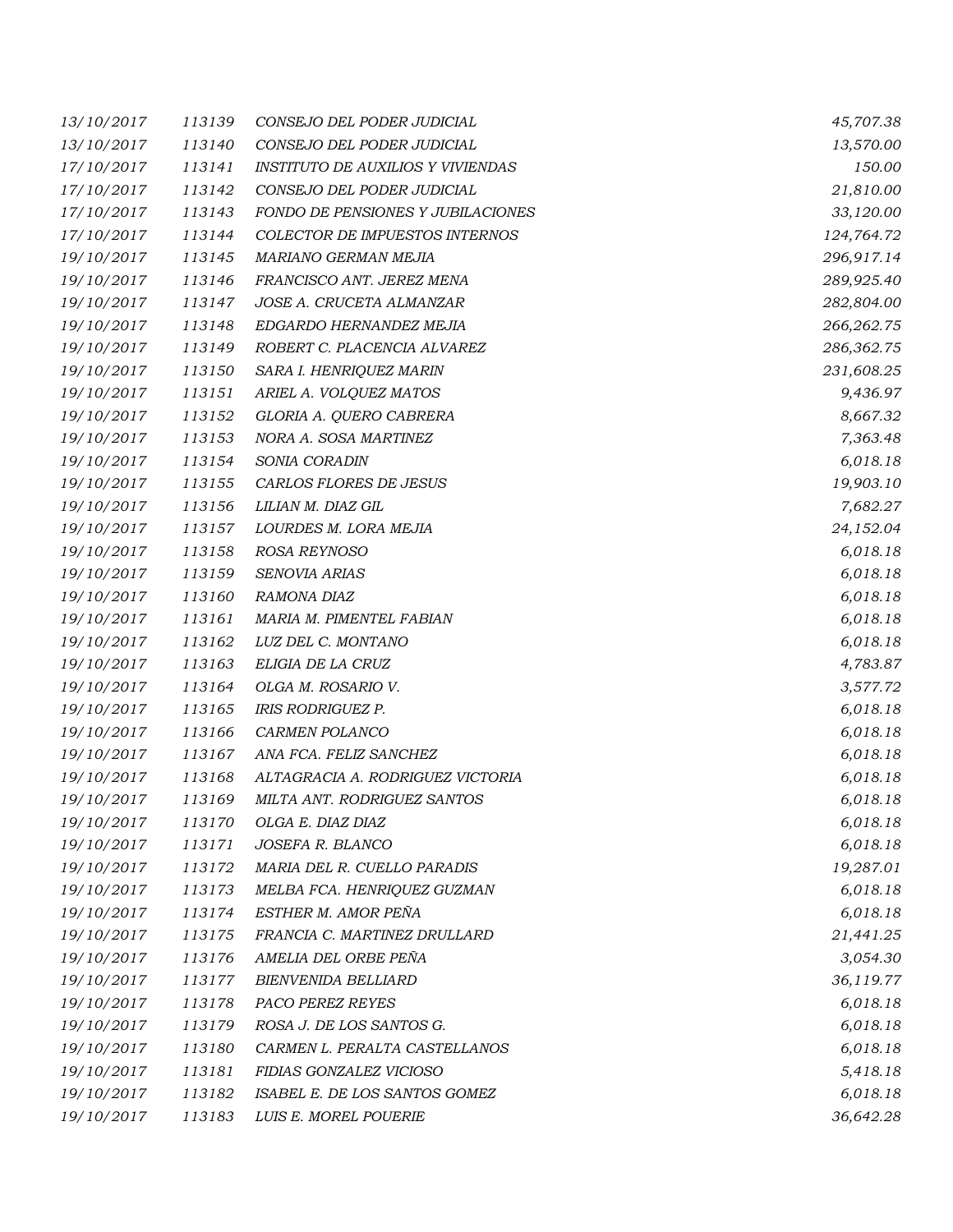| 19/10/2017 | 113184 | YOLANDA E. DE WINDT DE GAUTREAU      | 12,993.40 |
|------------|--------|--------------------------------------|-----------|
| 19/10/2017 | 113185 | SENAIDA A. ALVAREZ PEREZ             | 6,018.18  |
| 19/10/2017 | 113186 | YDALIA PORTORREAL                    | 6,018.18  |
| 19/10/2017 | 113187 | MARTA N. MONTAS RAMIREZ              | 4,787.18  |
| 19/10/2017 | 113188 | HILDA CARRASCO PEREZ                 | 6,018.18  |
| 19/10/2017 | 113189 | LUZ M. DEL CARMEN RODRIGUEZ GAUTREAU | 6,018.18  |
| 19/10/2017 | 113190 | CRISTINO RODRIGUEZ                   | 6,018.18  |
| 19/10/2017 | 113191 | MAXIMO S. ROSARIO RODRIGUEZ          | 6,018.18  |
| 19/10/2017 | 113192 | RAFAEL CONTRERAS CONTRERAS           | 6,018.18  |
| 19/10/2017 | 113193 | VIRGINIA SUERO ESPINAL               | 2,995.55  |
| 19/10/2017 | 113194 | JOSEFA A. CUESTA DE MAÑON            | 6,929.81  |
| 19/10/2017 | 113195 | ANA M. BAUTISTA                      | 6,018.18  |
| 19/10/2017 | 113196 | MIRELLA DE LA ROSA DOMINGUEZ         | 6,018.18  |
| 19/10/2017 | 113197 | DORA H. STERLING VAZQUEZ             | 6,018.18  |
| 19/10/2017 | 113198 | FELIX R. CUEVAS RUFINO               | 1,003.03  |
| 19/10/2017 | 113199 | JOSEFINA SUAZO ABREU                 | 32,621.32 |
| 19/10/2017 | 113200 | ALTAGRACIA A. GIL NOBLE              | 6,018.18  |
| 19/10/2017 | 113201 | RAFAELA DE JS. PEÑA LORA             | 2,983.72  |
| 19/10/2017 | 113202 | BRIGIDA FELIZ VDA. OZUNA             | 6,018.18  |
| 19/10/2017 | 113203 | <b>LEON FLORES</b>                   | 32,440.83 |
| 19/10/2017 | 113204 | MARIA A. PAULINO MARTE               | 6,018.18  |
| 19/10/2017 | 113205 | CESAR A. VALLEJO NICOLAS             | 5,418.18  |
| 19/10/2017 | 113206 | LUCIA M. REYES PEREZ                 | 17,301.77 |
| 19/10/2017 | 113207 | <b>MERCEDES HIRALDO</b>              | 6,018.18  |
| 19/10/2017 | 113208 | RAMONA FLORES DE MATOS               | 5,143.18  |
| 19/10/2017 | 113209 | ELOISA NUÑEZ DE GONZALEZ             | 11,519.20 |
| 19/10/2017 | 113210 | MIREYA CAPELLAN A.                   | 6,018.18  |
| 19/10/2017 | 113211 | LUZ DEL C. SANCHEZ CALDERON          | 6,018.18  |
| 19/10/2017 | 113212 | <b>INES MDES. REYES CABRERA</b>      | 5,518.18  |
| 19/10/2017 | 113213 | SILVESTRE COCO                       | 5,660.24  |
| 19/10/2017 | 113214 | ELISA VIVIECA                        | 6,018.18  |
| 19/10/2017 | 113215 | TERESA MORA DE LA ROSA               | 6,018.18  |
| 19/10/2017 | 113216 | PEDRO A. FERNANDEZ SALCEDO           | 37,938.19 |
| 19/10/2017 | 113217 | RAFAEL A. RODRIGUEZ GONZALEZ         | 27,900.61 |
| 19/10/2017 | 113218 | AFRICA E. SANTOS GUZMAN              | 6,018.18  |
| 19/10/2017 | 113219 | MILEDYS S. SOSA R.                   | 27,533.27 |
| 19/10/2017 | 113220 | MARCIANA ALT. RAMIREZ CORONA         | 17,904.96 |
| 19/10/2017 | 113221 | DAYSI R. VASQUEZ CRUZ                | 6,018.18  |
| 19/10/2017 | 113222 | CARMEN DE LOS A. LUCIANO GARCIA      | 4,019.64  |
| 19/10/2017 | 113223 | NEREYDA E. JAQUEZ LOZANO             | 6,018.18  |
| 19/10/2017 | 113224 | CARMEN L. SANTOS PIMENTEL            | 6,018.18  |
| 19/10/2017 | 113225 | AMERICA G. ESPINAL HUED              | 6,018.18  |
| 19/10/2017 | 113226 | RAMON ANT. CARABALLO ABREU           | 6,018.18  |
| 19/10/2017 | 113227 | CARLOS D. GARCIA GARCIA              | 6,018.18  |
| 19/10/2017 | 113228 | DULCE M. ESTEVEZ                     | 6,018.18  |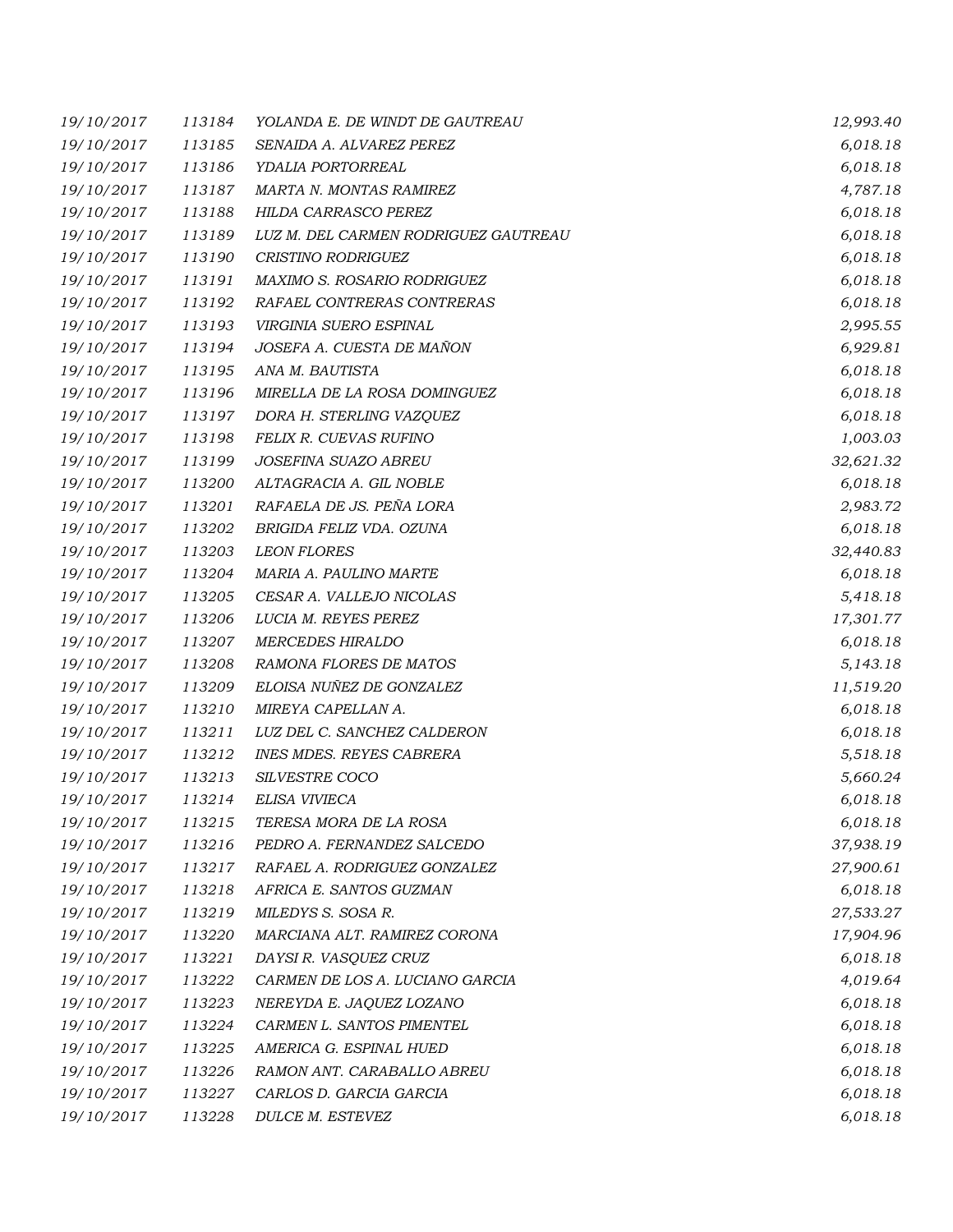| 19/10/2017 | 113229 | MARIA DE LA C. CANELA CANELA         | 5,418.18  |
|------------|--------|--------------------------------------|-----------|
| 19/10/2017 | 113230 | FRANCISCO J. NUÑEZ GOMEZ             | 37,742.61 |
| 19/10/2017 | 113231 | MARIA G. DALMASI LORA                | 6,018.18  |
| 19/10/2017 | 113232 | CARMEN L. EDUARDO ICIANO             | 6,018.18  |
| 19/10/2017 | 113233 | CARMEN Y. COSME GUTIERREZ            | 3,498.67  |
| 19/10/2017 | 113234 | FRANCISCA R. PEREZ PEÑA              | 6,018.18  |
| 19/10/2017 | 113235 | ADRIANO GONZALEZ PANTALEON           | 4,587.57  |
| 19/10/2017 | 113236 | ANA J. LOPEZ GERMOSEN                | 6,018.18  |
| 19/10/2017 | 113237 | ROSAURA JULIA JIMENEZ DAJER DE LOPEZ | 26,372.75 |
| 19/10/2017 | 113238 | RAMONA DE JESUS ROSARIO              | 6,018.18  |
| 19/10/2017 | 113239 | MARIA A. CASTRO AGRAMONTE            | 6,018.18  |
| 19/10/2017 | 113240 | <b>AGUSTINA MARTE</b>                | 3,096.70  |
| 19/10/2017 | 113241 | EURIPIDES A. GARCIA GARCIA           | 36,436.81 |
| 19/10/2017 | 113242 | GENOVEVA I. ROSARIO                  | 6,018.18  |
| 19/10/2017 | 113243 | MARIA A. HONRADO BADIA               | 6,018.18  |
| 19/10/2017 | 113244 | MARIA ALT. RAMOS GARCIA              | 6,018.18  |
| 19/10/2017 | 113245 | JUAN ANT. SANCHEZ VILLA              | 3,763.09  |
| 19/10/2017 | 113246 | RAMONA JIMENEZ LIZARDO               | 6,018.18  |
| 19/10/2017 | 113247 | JOSEFA ALT. MEJIA MIESES             | 6,018.18  |
| 19/10/2017 | 113248 | ROSA PAREDES GARCIA                  | 6,018.18  |
| 19/10/2017 | 113249 | <b>GUARIONEX BRITO TAVERAS</b>       | 6,018.18  |
| 19/10/2017 | 113250 | PEDRO HERNANDEZ CRUCEY               | 6,018.18  |
| 19/10/2017 | 113251 | JUANA TRAVIESO VASQUEZ               | 6,018.18  |
| 19/10/2017 | 113252 | JUAN SEBASTIAN RODRIGUEZ             | 6,018.18  |
| 19/10/2017 | 113253 | AMELIA VALDEZ M.                     | 6,018.18  |
| 19/10/2017 | 113254 | VALENTIN SUAREZ G.                   | 6,018.18  |
| 19/10/2017 | 113255 | CAROLINA A. VICTORIA                 | 6,018.18  |
| 19/10/2017 | 113256 | FRANCISCA A. TEJADA                  | 6,018.18  |
| 19/10/2017 | 113257 | LOURDES M. NUÑEZ ROSARIO             | 6,018.18  |
| 19/10/2017 | 113258 | JOSE P. FLORES M.                    | 9,861.46  |
| 19/10/2017 | 113259 | GREGORIO ARIAS CARRASCO              | 21,709.26 |
| 19/10/2017 | 113260 | DAVID A. FELIZ FELIZ                 | 6,018.18  |
| 19/10/2017 | 113261 | MERCEDES SEGURA CUEVAS               | 2,997.94  |
| 19/10/2017 | 113262 | NERY MEDINA DIAZ                     | 3,968.18  |
| 19/10/2017 | 113263 | MIGUELINA PEÑA MENDEZ                | 3,560.08  |
| 19/10/2017 | 113264 | DOMINGO GUZMAN MORETA FELIZ          | 3,009.09  |
| 19/10/2017 | 113265 | RICHARDIN DE J. DOTEL                | 7,490.44  |
| 19/10/2017 | 113266 | EUDES M. ENCARNACION FELIZ           | 6,018.18  |
| 19/10/2017 | 113267 | NEREIDA FLORIAN SANTANA              | 6,018.18  |
| 19/10/2017 | 113268 | SERGIO OLIVERO FELIZ                 | 7,453.56  |
| 19/10/2017 | 113269 | ROSAURA FERRERAS FERRERAS            | 6,018.18  |
| 19/10/2017 | 113270 | <b>NURIS M. NOVAS MATOS</b>          | 3,356.15  |
| 19/10/2017 | 113271 | <b>MIGUEL MEDINA PEREZ</b>           | 12,252.15 |
| 19/10/2017 | 113272 | LIVIO G. RIVAS                       | 6,018.18  |
| 19/10/2017 | 113273 | BIENVENIDA VELOZ                     | 6,018.18  |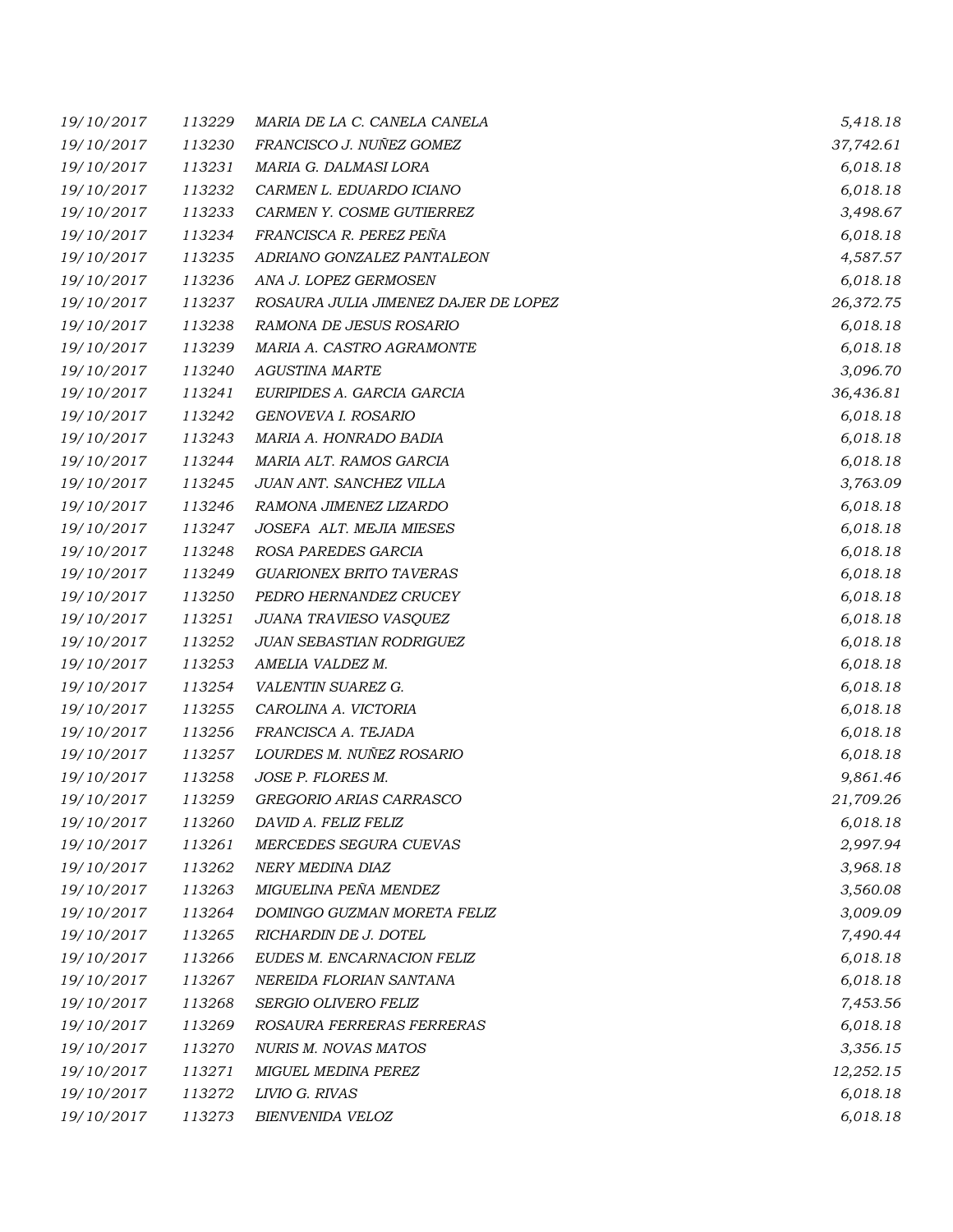| 19/10/2017 | 113274 | EUGENIA PEREZ SANTANA                   | 5,592.46  |
|------------|--------|-----------------------------------------|-----------|
| 19/10/2017 | 113275 | PEDRO REYES MEDINA                      | 5,718.18  |
| 19/10/2017 | 113276 | FELICIA CUEVAS CARVAJAL                 | 3,696.13  |
| 19/10/2017 | 113277 | <b>JUSTO FERRERAS PEREZ</b>             | 6,018.18  |
| 19/10/2017 | 113278 | VICTOR R. CONCEPCION ROMERO             | 6,018.18  |
| 19/10/2017 | 113279 | ADELFA A. HERRERA TERRERO               | 6,018.18  |
| 19/10/2017 | 113280 | <b>JULIO H. HERRERA MATOS</b>           | 1,103.33  |
| 19/10/2017 | 113281 | SENEO MONTERO MONTAS                    | 3,753.86  |
| 19/10/2017 | 113282 | XIOMARA A. MONTERO JIMENEZ              | 5,534.11  |
| 19/10/2017 | 113283 | RAMON A. MORETA                         | 5,618.18  |
| 19/10/2017 | 113284 | SIMONA FAMILIA ZABALA                   | 2,954.02  |
| 19/10/2017 | 113285 | VENECIA RUIZ MATEO                      | 5,518.18  |
| 19/10/2017 | 113286 | AUGUSTO E. OVIEDO PEÑA                  | 7,123.54  |
| 19/10/2017 | 113287 | ANERTA ALT. RODRIGUEZ                   | 32,683.32 |
| 19/10/2017 | 113288 | RAMON A. GUTIERREZ GARCIA               | 6,018.18  |
| 19/10/2017 | 113289 | JUAN DE LA C. TEJEDA ACOSTA             | 10,020.54 |
| 19/10/2017 | 113290 | JUANA LUCIA A. SANCHEZ G.               | 6,018.18  |
| 19/10/2017 | 113291 | ANTHIA M. REYES JIMENEZ                 | 5,384.50  |
| 19/10/2017 | 113292 | MANUEL E. SOSA CRUZ                     | 5,518.18  |
| 19/10/2017 | 113293 | DANIEL MEDINA BELLIARD                  | 6,018.18  |
| 19/10/2017 | 113294 | LUCILA NUÑEZ CASTRO                     | 6,018.18  |
| 19/10/2017 | 113295 | ANA M. BAEZ ROSARIO                     | 6,018.18  |
| 19/10/2017 | 113296 | RAMONA REYES CARRASCO                   | 6,018.18  |
| 19/10/2017 | 113297 | ELBA H. VARGAS FRIAS                    | 6,018.18  |
| 19/10/2017 | 113298 | EVARISTO JIMENEZ FIGUEREO               | 10,720.63 |
| 19/10/2017 | 113299 | GUARINA E. MERCEDES HERNANDEZ FERDINARD | 6,018.18  |
| 19/10/2017 | 113300 | LUIS J. BOURGET FROMETA                 | 38,387.50 |
| 19/10/2017 | 113301 | RUTH MONTALVO FRANCISCO                 | 29,497.03 |
| 19/10/2017 | 113302 | ROSARIO N. ARIAS GERMAN                 | 6,018.18  |
| 19/10/2017 | 113303 | ELIDA E. SANCHEZ NINA                   | 16,855.44 |
| 19/10/2017 | 113304 | ENEIDA DOMINGUEZ                        | 6,018.18  |
| 19/10/2017 | 113305 | JOSEFINA GURIDIS POZO                   | 6,018.18  |
| 19/10/2017 | 113306 | ALTAGRACIA M. PLACENCIO FORTUNA         | 6,018.18  |
| 19/10/2017 | 113307 | ARGENTINA ORTIZ PERDOMO                 | 3,781.79  |
| 19/10/2017 | 113308 | CARMELA MATOS TEJEDA                    | 6,018.18  |
| 19/10/2017 | 113309 | MARIA SEVERINO DE LEON                  | 6,018.18  |
| 19/10/2017 | 113310 | <b>JULIANA PINEDA</b>                   | 6,018.18  |
| 19/10/2017 | 113311 | MANUEL A. LEMONIER JIMENEZ              | 311.88    |
| 19/10/2017 | 113312 | MARITZA MEJIA DUVERGE                   | 5,518.18  |
| 19/10/2017 | 113313 | <b>JOSEFA REYES APONTE</b>              | 6,018.18  |
| 19/10/2017 | 113314 | CARMEN MA. MORALES MORALES              | 5,518.18  |
| 19/10/2017 | 113315 | <b>JULIA ARRIAGA PONTIER</b>            | 6,018.18  |
| 19/10/2017 | 113316 | HILDA L. LAMARCHE UBIERA                | 3,159.48  |
| 19/10/2017 | 113317 | EDELMIRA RAMIREZ DE ESPINAL             | 6,018.18  |
| 19/10/2017 | 113318 | LUCINDA ESPINAL                         | 5,834.18  |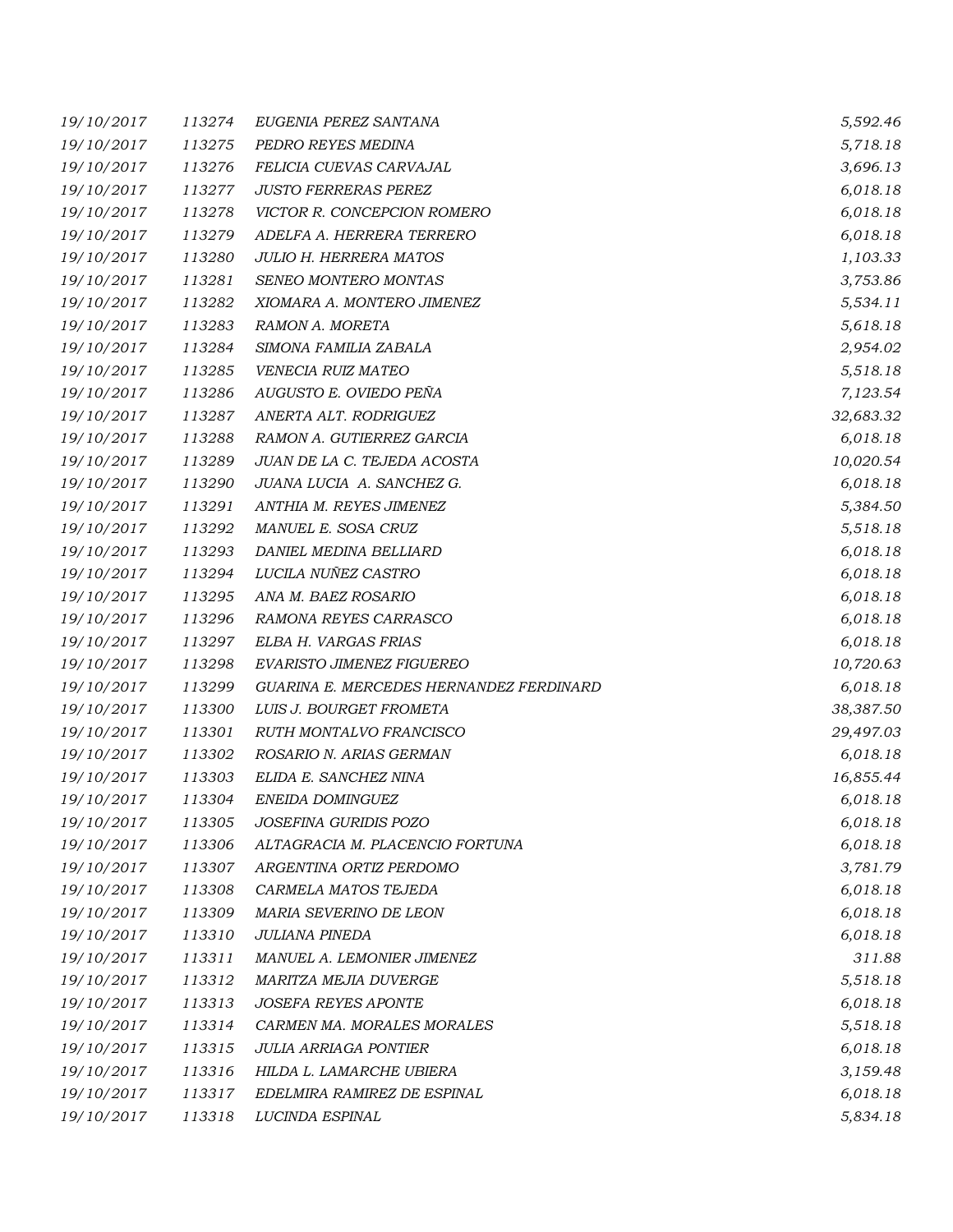| 19/10/2017 | 113319 | CARMEN A. CASADO MARTINEZ         | 6,018.18  |
|------------|--------|-----------------------------------|-----------|
| 19/10/2017 | 113320 | INES JOSE G.                      | 922.18    |
| 19/10/2017 | 113321 | <b>MELANIA BELEN</b>              | 3,603.71  |
| 19/10/2017 | 113322 | MARINA VASQUEZ M.                 | 6,018.18  |
| 19/10/2017 | 113323 | JUANA JIMENEZ E.                  | 6,018.18  |
| 20/10/2017 | 113324 | CIRO Y. PEREZ FIGUEREO            | 48,977.75 |
| 20/10/2017 | 113325 | JULIO C. HERNANDEZ JAVIER         | 0.00      |
| 20/10/2017 | 113326 | LENIN R. SOSA VASQUEZ             | 0.00      |
| 20/10/2017 | 113327 | ALEXIS VASQUEZ ROSADO             | 29,899.00 |
| 20/10/2017 | 113328 | ROBIN E. SANDOVAL FONTANA         | 51,104.13 |
| 20/10/2017 | 113329 | WASCAR D. ARIAS TEJEDA            | 29,899.00 |
| 20/10/2017 | 113330 | MANUEL DE JS. MATOS ESPINOSA      | 18,800.00 |
| 20/10/2017 | 113331 | WILBERTO JUBILEO MARTINEZ         | 19,675.00 |
| 20/10/2017 | 113332 | MELVIN C. DEL ORBE SANCHEZ        | 16,375.00 |
| 20/10/2017 | 113333 | JOSE ML. DE PADUA MORENO          | 16,375.00 |
| 20/10/2017 | 113334 | <b>HUGO D. REYES PEREZ</b>        | 17,250.00 |
| 20/10/2017 | 113335 | FAUSTO A. DUARTE BLANCO           | 18,125.00 |
| 20/10/2017 | 113336 | ETNOEL D. REYES                   | 36,634.40 |
| 20/10/2017 | 113337 | CONSEJO DEL PODER JUDICIAL        | 29,750.00 |
| 20/10/2017 | 113338 | JARLIN ANT. FRIAS FRIAS           | 17,250.00 |
| 20/10/2017 | 113339 | YONATAN I. GARCIA PENA            | 17,250.00 |
| 20/10/2017 | 113340 | ESTEBAN LORENZO SEGURA DE LA CRUZ | 29,899.00 |
| 20/10/2017 | 113341 | MOISES GIL URENA                  | 17,925.00 |
| 20/10/2017 | 113342 | ANGEL G. ORTIZ GOMEZ              | 48,234.00 |
| 20/10/2017 | 113343 | VICTOR JULIO NOLASCO CONTRERAS    | 45,363.57 |
| 20/10/2017 | 113344 | <b>JULIO C. HERNANDEZ JAVIER</b>  | 49,704.13 |
| 20/10/2017 | 113345 | LENIN R. SOSA VASQUEZ             | 51,104.13 |
| 20/10/2017 | 113346 | NIURKA DEL CARMEN DURAN           | 20,554.05 |
| 20/10/2017 | 113347 | MANUEL ANT. SANTANA ALMONTE       | 22,624.00 |
| 20/10/2017 | 113348 | VICTOR M. NIN PADILLA             | 36,773.75 |
| 20/10/2017 | 113349 | JOSE F. TORRES TAVAREZ            | 17,405.99 |
| 20/10/2017 | 113350 | SILVESTRE ESTRELLA CABRERA        | 29,640.00 |
| 20/10/2017 | 113351 | MIGUEL O. ROBLES RINCON           | 36,409.40 |
| 20/10/2017 | 113352 | KATHERINE M. LARA PINEDA          | 21,154.89 |
| 20/10/2017 | 113353 | MELIANNA LORENZO MEDINA           | 16,009.33 |
| 20/10/2017 | 113354 | JEMERY ENCARNACION MANZUETA       | 16,009.33 |
| 20/10/2017 | 113355 | LUIS R. CESPEDES CESPEDES         | 21,538.41 |
| 20/10/2017 | 113356 | JENNIFER M. DE LA CRUZ ROSARIO    | 21,925.13 |
| 20/10/2017 | 113357 | <b>DEIVI MARCHE</b>               | 21,925.13 |
| 20/10/2017 | 113358 | GEOVANNA LEBRON PEÑA              | 28,623.95 |
| 20/10/2017 | 113359 | YEMELI P. SANTOS GARCIA           | 34,744.00 |
| 20/10/2017 | 113360 | LUISA M. ROSARIO CAMPOS           | 34,744.00 |
| 20/10/2017 | 113361 | LUISA P. GOMEZ DIPRE              | 34,744.00 |
| 20/10/2017 | 113362 | TONY DUARTE ZABALA                | 34,744.00 |
| 20/10/2017 | 113363 | RANDY EMILIANO RODRIGUEZ          | 34,744.00 |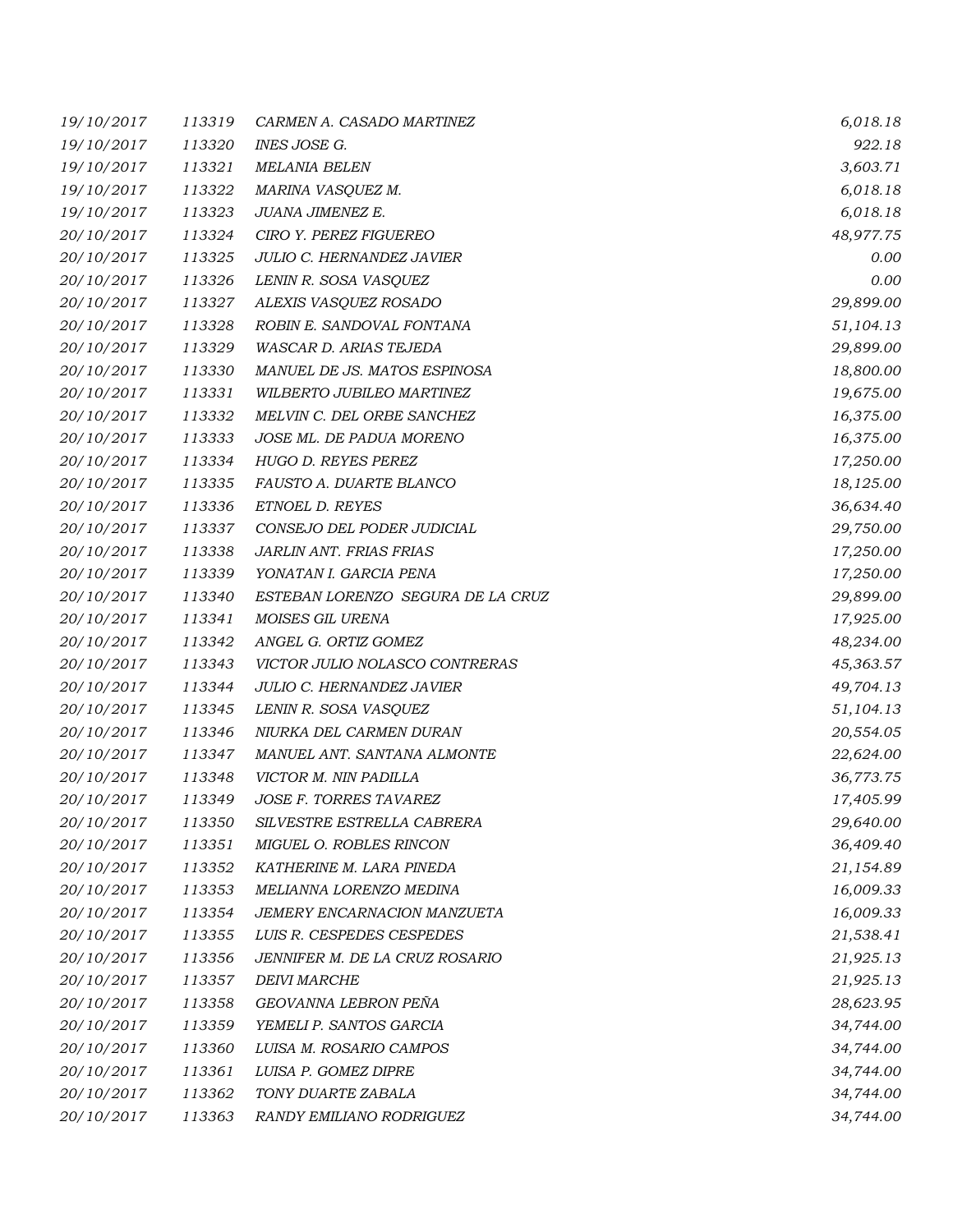| 20/10/2017 | 113364 | MERYCLENYS P. FELIZ MENDEZ               | 34,600.00 |
|------------|--------|------------------------------------------|-----------|
| 20/10/2017 | 113365 | PAMELA M. ROJAS GARCIA                   | 12,056.00 |
| 20/10/2017 | 113366 | KILSY Y. MARTINEZ GONZALEZ               | 32,334.72 |
| 20/10/2017 | 113367 | HECTOR L. ENCARNACION GARCIA             | 25,652.00 |
| 20/10/2017 | 113368 | ALCEDO PEÑA ABREU                        | 25,652.00 |
| 20/10/2017 | 113369 | YONELLY VEGA DE MONEGRO                  | 12,471.36 |
| 20/10/2017 | 113370 | LUIS FRANCISCO CRUZ GOMEZ                | 12,672.71 |
| 20/10/2017 | 113371 | RAMONA Y. MORALES DE BENCOSME            | 16,485.53 |
| 20/10/2017 | 113372 | HAROLD R. VICENTE MOYA                   | 12,234.85 |
| 20/10/2017 | 113373 | REBECA DE LA CRUZ                        | 12,792.00 |
| 20/10/2017 | 113374 | ROSELINA GILBERT HERRERA                 | 13,733.78 |
| 20/10/2017 | 113375 | ALDAUCY NUÑEZ CRUZ                       | 18,864.00 |
| 20/10/2017 | 113376 | MARIELVIS R. ACOSTA GARCIA               | 18,864.00 |
| 20/10/2017 | 113377 | ADALGISA MEJIA HERRERA                   | 33,012.00 |
| 20/10/2017 | 113378 | ROSA M. ESPINO LIRIANO                   | 25,200.00 |
| 20/10/2017 | 113379 | MARIE E. PEGUERO                         | 18,340.00 |
| 20/10/2017 | 113380 | JEAN M. GONZALEZ CARABALLO               | 9,185.87  |
| 20/10/2017 | 113381 | RHAQUELYN METIVIER THOMAS                | 18,864.00 |
| 20/10/2017 | 113382 | DOMINGO J. PEÑA MONTERO                  | 20,300.00 |
| 20/10/2017 | 113383 | ADONIS RAMIREZ ZABALA                    | 11,697.93 |
| 20/10/2017 | 113384 | MARIA DE LOS R. RODRIGUEZ REYES          | 12,029.20 |
| 20/10/2017 | 113385 | JOSE M. VALLEJO MARTINEZ                 | 17,816.00 |
| 20/10/2017 | 113386 | KAROLINA CALVO PEÑA                      | 14,268.00 |
| 20/10/2017 | 113387 | GABRIEL J. NUÑEZ SOSA                    | 25,661.25 |
| 20/10/2017 | 113388 | RAFAEL R. FRANCO AQUINO                  | 16,560.00 |
| 20/10/2017 | 113389 | JOSE MACEA                               | 15,635.40 |
| 20/10/2017 | 113390 | BRENDA M. PUENTE DIAZ                    | 18,864.00 |
| 20/10/2017 | 113391 | YENNI PEREZ PEREZ                        | 16,722.04 |
| 20/10/2017 | 113392 | YARISSA P. DE LOS SANTOS DE LA ROSA      | 45,248.00 |
| 20/10/2017 | 113393 | VANESSA I. CASTILLO GERMAN               | 47,672.00 |
| 20/10/2017 | 113394 | MARLENIS I. PEÑA                         | 47,672.00 |
| 20/10/2017 | 113395 | GREICY M. BATISTA ALCANTARA              | 47,672.00 |
| 20/10/2017 | 113396 | MARCOS J. GONZALEZ MANZUETA              | 13,456.00 |
| 20/10/2017 | 113397 | ARLENIS DE OLEO CUEVAS                   | 7,266.35  |
| 20/10/2017 | 113398 | JONATHAN BORGES ROMERO                   | 14,852.38 |
| 20/10/2017 | 113399 | PRISCILA A. OCUMAREZ REYES               | 39,444.00 |
| 20/10/2017 | 113400 | CARLINA DIAZ MORA                        | 39,444.00 |
| 20/10/2017 | 113401 | SEBASTIAN A. MIRANDA MATOS               | 39,444.00 |
| 20/10/2017 | 113402 | <b>TIANA MARTINEZ CID</b>                | 21,484.00 |
| 20/10/2017 | 113403 | <b>INSTITUTO DE AUXILIOS Y VIVIENDAS</b> | 575.00    |
| 20/10/2017 | 113404 | FONDO DE PENSIONES Y JUBILACIONES        | 18,192.49 |
| 20/10/2017 | 113405 | CONSEJO DEL PODER JUDICIAL               | 9,096.26  |
| 20/10/2017 | 113406 | SGTO. JOSE GOMEZ                         | 8,000.00  |
| 20/10/2017 | 113407 | RASO. ANYARI A. FERNANDEZ MONCION        | 6,000.00  |
| 20/10/2017 | 113408 | RASO. SAMARYS HIDALGO GUERRERO           | 4,533.33  |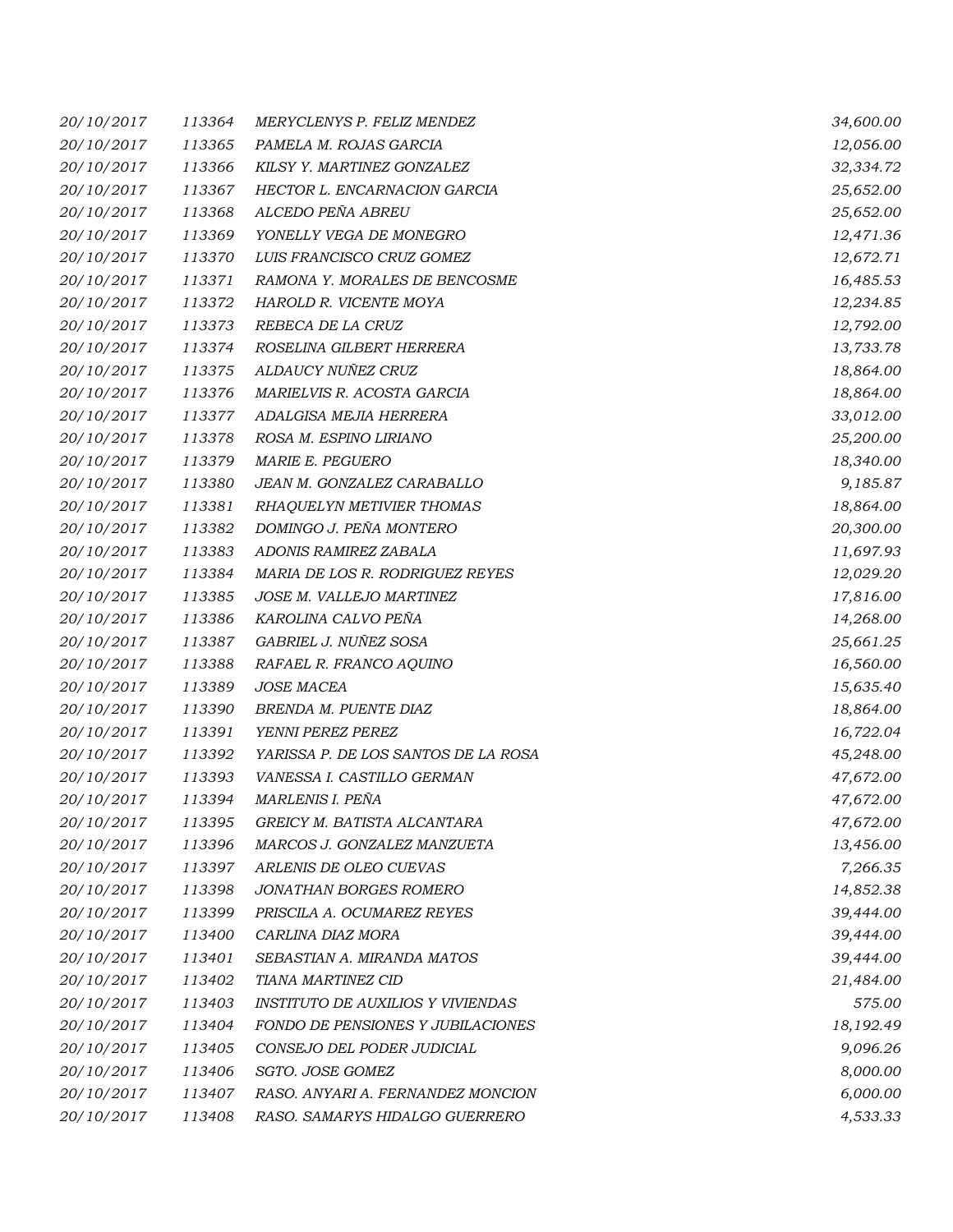| 20/10/2017 | 113409 | RASO. ANTONY J. CUEVAS                   | 5,200.00      |
|------------|--------|------------------------------------------|---------------|
| 20/10/2017 | 113410 | MR. JOSE ML. ALCANTARA MARIÑEZ           | 10,200.00     |
| 20/10/2017 | 113411 | 2DO. TTE. CONFESOR TRINIDAD              | 7,600.00      |
| 20/10/2017 | 113412 | TTE. COR. MANUEL ALMONTE MARTE           | 9,333.33      |
| 20/10/2017 | 113413 | <b>1ER. TTE. ROBERTO DIPITON FRIAS</b>   | 6,066.67      |
| 20/10/2017 | 113414 | FEDERICO A. CHAHIN CHAHIN                | 220,313.20    |
| 20/10/2017 | 113415 | DILECCIA DEL C. NUNEZ LUNA               | 12,390.00     |
| 20/10/2017 | 113416 | ESTEBANIA FERNANDEZ GARCIA               | 45,775.16     |
| 20/10/2017 | 113417 | LISSETTE DEL C. PEREZ GELL               | 221,017.14    |
| 23/10/2017 | 113418 | FRANCISCO ANT. JEREZ MENA                | 309,823.54    |
| 23/10/2017 | 113419 | <b>INSTITUTO DE AUXILIOS Y VIVIENDAS</b> | 25.00         |
| 23/10/2017 | 113420 | COLECTOR DE IMPUESTOS INTERNOS           | 20,794.12     |
| 23/10/2017 | 113421 | FONDO DE PENSIONES Y JUBILACIONES        | 5,520.00      |
| 23/10/2017 | 113422 | CONSEJO DEL PODER JUDICIAL               | 3,635.00      |
| 24/10/2017 | 113423 | CONSEJO DEL PODER JUDICIAL               | 10,870.00     |
| 24/10/2017 | 113424 | CONSEJO DEL PODER JUDICIAL               | 3,063.00      |
| 24/10/2017 | 113425 | <b>INSTITUTO DE AUXILIOS Y VIVIENDAS</b> | 150.00        |
| 24/10/2017 | 113426 | FONDO DE PENSIONES Y JUBILACIONES        | 95,868.49     |
| 24/10/2017 | 113427 | CONSEJO DEL PODER JUDICIAL               | 78,614.53     |
| 24/10/2017 | 113428 | COOPNASEJU                               | 71,906.00     |
| 24/10/2017 | 113429 | COOPNASEJU                               | 113,701.84    |
| 24/10/2017 | 113430 | CONSEJO DEL PODER JUDICIAL               | 875.00        |
| 24/10/2017 | 113431 | MIGUEL O. ROBLES RINCON                  | 8,180.44      |
| 24/10/2017 | 113432 | YUDITH M. REYES DEL ROSARIO              | 85,230.87     |
| 24/10/2017 | 113433 | CONSEJO DEL PODER JUDICIAL               | 533.33        |
| 24/10/2017 | 113434 | CONSEJO DEL PODER JUDICIAL               | 4,558.17      |
| 26/10/2017 | 113435 | <b>INSTITUTO DE AUXILIOS Y VIVIENDAS</b> | 175.00        |
| 26/10/2017 | 113436 | FONDO DE PENSIONES Y JUBILACIONES        | 6,506.50      |
| 26/10/2017 | 113437 | COOPNASEJU                               | 43,607.25     |
| 26/10/2017 | 113438 | CONSEJO DEL PODER JUDICIAL               | 10,253.24     |
| 30/10/2017 | 113439 | FONDO DE PENSIONES Y JUBILACIONES        | 11,260,453.93 |
| 30/10/2017 | 113440 | INSTITUTO NACIONAL DE LA VIVIENDA        | 366.95        |
| 30/10/2017 | 113441 | DOMINGA REYNOSO MOLINA                   | 2,000.00      |
| 30/10/2017 | 113442 | EMMACULADA N. DEL ORBE PEREZ             | 4,000.00      |
| 30/10/2017 | 113443 | YAHAIRA ALT. RAMOS QUEZADA               | 3,000.00      |
| 30/10/2017 | 113444 | YANIA MARMOL PUELLO                      | 2,000.00      |
| 30/10/2017 | 113445 | JOHANNA MARTINEZ BATISTA                 | 2,000.00      |
| 30/10/2017 | 113446 | JOSEFINA MERCEDES REYES ESPINAL          | 3,000.00      |
| 30/10/2017 | 113447 | INSTITUTO DE AUXILIOS Y VIVIENDA         | 1,873.69      |
| 30/10/2017 | 113448 | FUNDACION DE CREDITO EDUCATIVO           | 469,290.16    |
| 30/10/2017 | 113449 | CONSEJO DEL PODER JUDICIAL               | 31,116.00     |
| 30/10/2017 | 113450 | CONSEJO DEL PODER JUDICIAL               | 5,000.00      |
| 30/10/2017 | 113451 | CARLOS ML. MENDEZ L.                     | 6,900.00      |
| 30/10/2017 | 113452 | AURA MARIA YBELICE MERCEDES              | 2,000.00      |
| 30/10/2017 | 113453 | LISSET MARIBEL HERNANDEZ PENA            | 6,000.00      |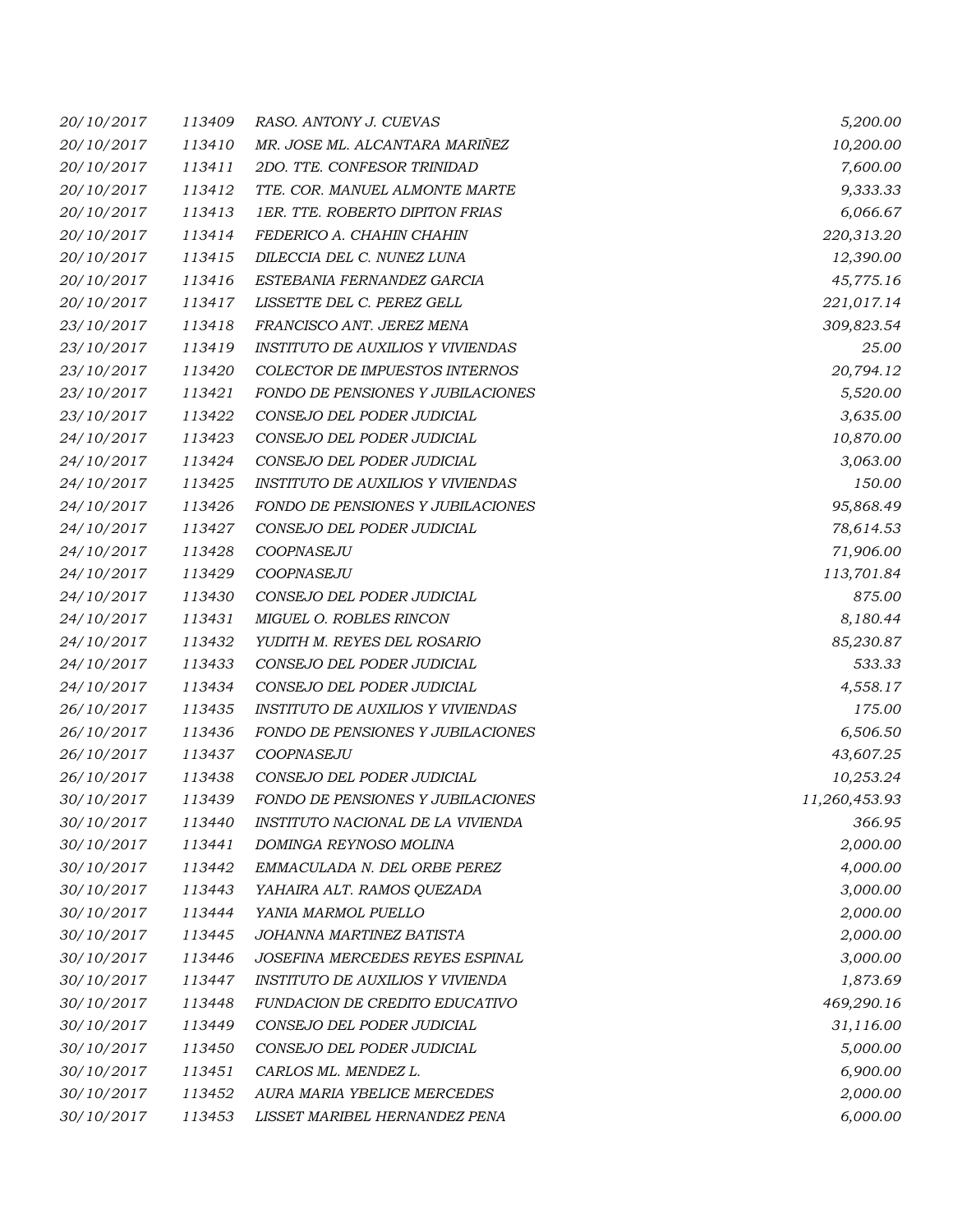| 30/10/2017 | 113454 | NURYS LANDA VALDEZ SANCHEZ               | 2,500.00     |
|------------|--------|------------------------------------------|--------------|
| 30/10/2017 | 113455 | CONSEJO DEL PODER JUDICIAL               | 7,306.80     |
| 30/10/2017 | 113456 | CONSEJO DEL PODER JUDICIAL               | 17,483.33    |
| 30/10/2017 | 113457 | CONSEJO DEL PODER JUDICIAL               | 1,840.00     |
| 30/10/2017 | 113458 | CONSEJO DEL PODER JUDICIAL               | 31,921.04    |
| 30/10/2017 | 113459 | DULCE MARIA AQUINO GONZALEZ              | 3,600.00     |
| 30/10/2017 | 113460 | NAZARET ALMONTE SUAREZ                   | 7,500.00     |
| 30/10/2017 | 113461 | <b>INSTITUTO DE AUXILIOS Y VIVIENDAS</b> | 161,200.00   |
| 30/10/2017 | 113462 | <b>MAILENY RICHIEZ</b>                   | 4,500.00     |
| 30/10/2017 | 113463 | FAVIANA L. MATOS MATOS                   | 2,000.00     |
| 30/10/2017 | 113464 | <b>WENDY VALERIO DE PARKER</b>           | 1,800.00     |
| 30/10/2017 | 113465 | LAURIDISY SANCHEZ ORTIZ                  | 10,000.00    |
| 30/10/2017 | 113466 | NOHEMI E. FELIZ URBAEZ                   | 6,500.00     |
| 30/10/2017 | 113467 | ANGELITA ROSARIO MONTES DE OCA           | 4,000.00     |
| 30/10/2017 | 113468 | CONSEJO DEL PODER JUDICIAL               | 6,100.00     |
| 30/10/2017 | 113469 | CONSEJO DEL PODER JUDICIAL               | 22,938.56    |
| 30/10/2017 | 113470 | CONSEJO DEL PODER JUDICIAL               | 7,468.75     |
| 30/10/2017 | 113471 | JULIA N. PIANTINI                        | 5,000.00     |
| 30/10/2017 | 113472 | CONSEJO DEL PODER JUDICIAL               | 3,000.00     |
| 31/10/2017 | 113473 | COLECTOR DE IMPUESTOS INTERNOS           | 2,423,038.58 |
| 31/10/2017 | 113474 | ALAN R. ENCARNACION RAMON                | 6,659.17     |
| 31/10/2017 | 113475 | DIOMARIS MORENO VALDEZ                   | 5,953.07     |
| 31/10/2017 | 113476 | MERY C. MATTA HILARIO                    | 53,025.05    |
| 31/10/2017 | 113477 | NELSON B. DE LA ROSA PAULINO             | 72,512.82    |
| 31/10/2017 | 113478 | BADIA A. WEHBE GUZMAN                    | 58,916.72    |
| 31/10/2017 | 113479 | FRANCIA Y. CLASE CLASE                   | 54,385.23    |
| 31/10/2017 | 113480 | JUNIOR A. NICASIO GARCIA                 | 6,659.17     |
| 31/10/2017 | 113481 | EDUARDO R. ESPINAL RODRIGUEZ             | 6,659.17     |
| 31/10/2017 | 113482 | SAMUEL ENRIQUE SOSA                      | 6,659.17     |
| 31/10/2017 | 113483 | MIGUELINA CRUZ PERALTA                   | 6,659.17     |
| 31/10/2017 | 113484 | RONALDY DIAZ RODRIGUEZ                   | 6,659.17     |
| 31/10/2017 | 113485 | PEDRO ANT. ORTEGA GRULLON                | 9,064.00     |
| 31/10/2017 | 113486 | SENIA MONTERO ALVAREZ                    | 22,660.00    |
| 31/10/2017 | 113487 | JUAN ANT. REYES UREÑA                    | 69,178.25    |
| 31/10/2017 | 113488 | CANDIDA OLIVO                            | 105,437.59   |
| 31/10/2017 | 113489 | ROSA MA. PAREDES CALCAÑO                 | 36,709.65    |
| 31/10/2017 | 113490 | ELIZABETH MARTE LIRIO                    | 51,840.00    |
| 31/10/2017 | 113491 | ELLIN J. CORDERO TEJADA                  | 54,384.62    |
| 31/10/2017 | 113492 | LIDIA A. PUIG FRANCISCO                  | 164,513.00   |
| 31/10/2017 | 113493 | BRACILIA DEL C. CORTES RAPOSO            | 52,844.00    |
| 31/10/2017 | 113494 | XIOMARA CORNIEL TEJADA                   | 38,854.72    |
| 31/10/2017 | 113495 | ANA R. DE LEON GUZMAN                    | 97,200.00    |
| 31/10/2017 | 113496 | MIROBE M. DE LEÓN MARÍA                  | 15,471.08    |
| 31/10/2017 | 113497 | CESAR E. CABRAL ORTIZ                    | 7,200.00     |
| 31/10/2017 | 113498 | LORENZO A. VARGAS CRUZ                   | 8,075.70     |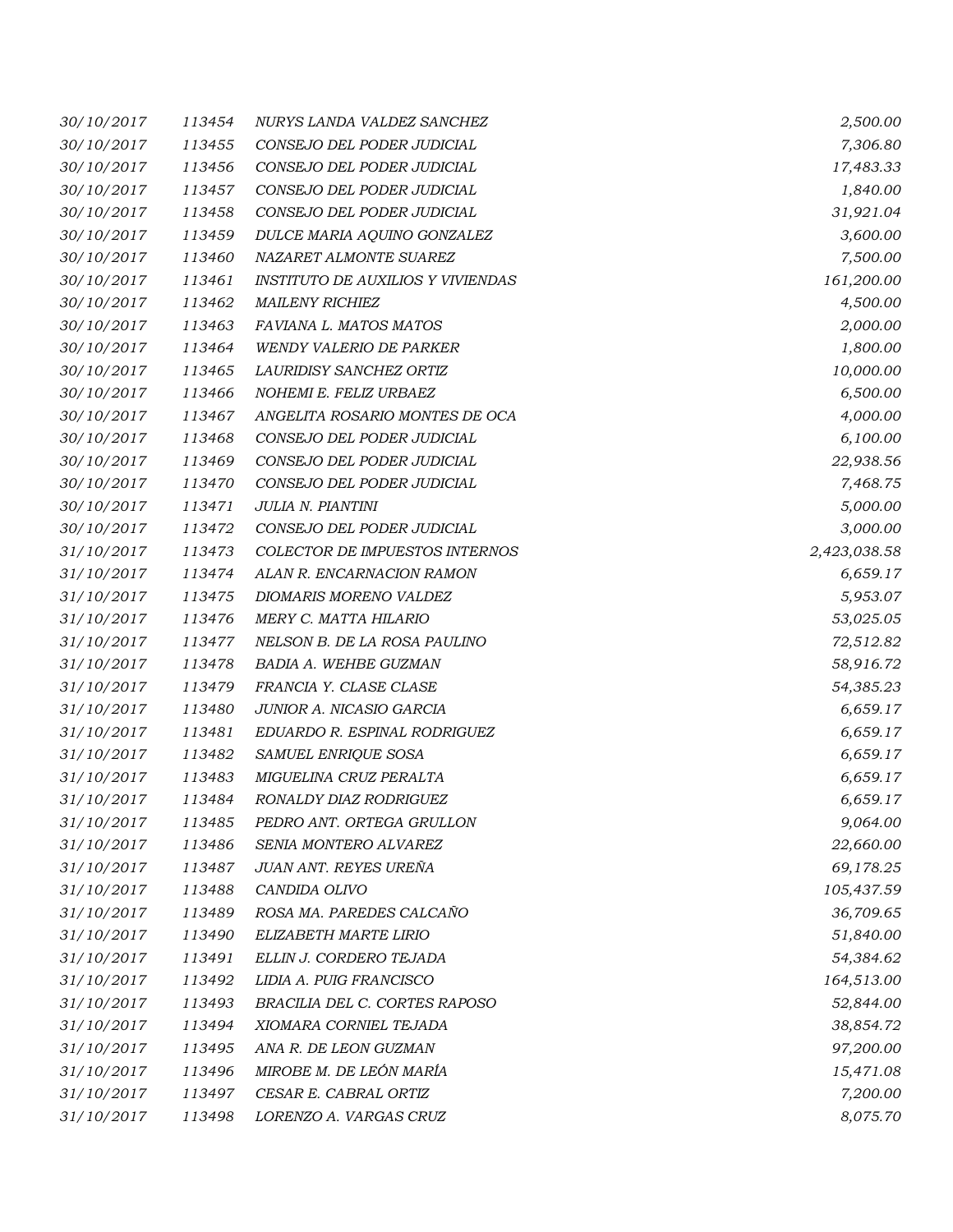| 31/10/2017 | 113499 | MODESTO R. CAMACHO SANTANA        | 89,734.70 |
|------------|--------|-----------------------------------|-----------|
| 31/10/2017 | 113500 | MILTON C. MONTES POLANCO          | 18,128.20 |
| 31/10/2017 | 113501 | ROSA M. ALMONTE FRANCISCO         | 97,200.00 |
| 31/10/2017 | 113502 | GRISELDA R. SALAZAR TAVERAS       | 40,788.18 |
| 31/10/2017 | 113503 | CAROLYN D. BONILLA ESPINO         | 8,438.77  |
| 31/10/2017 | 113504 | ADALGISA M. TEJADA DE AZA         | 57,600.00 |
| 31/10/2017 | 113505 | BRENDA M. VARGAS MARTE            | 19,578.00 |
| 31/10/2017 | 113506 | ARISLEIDY BURGOS POLANCO          | 24,019.00 |
| 31/10/2017 | 113507 | YIRALDY ALT. HERNANDEZ GONZALEZ   | 18,037.00 |
| 31/10/2017 | 113508 | CARMEN M. ALONZO MARTE            | 57,600.00 |
| 31/10/2017 | 113509 | YESENIA MA. GARCIA DE LEON        | 31,724.00 |
| 31/10/2017 | 113510 | MAYRA J. DE LA CRUZ LORA          | 53,024.40 |
| 31/10/2017 | 113511 | AMARILIS GRULLON REYNOSO          | 27,192.00 |
| 31/10/2017 | 113512 | FRANCISCO ALB. ANTIGUA PORTUHONDO | 51,840.00 |
| 31/10/2017 | 113513 | EUDOCIO FERRERAS MEDINA           | 67,980.80 |
| 31/10/2017 | 113514 | RUTH M. GONZALEZ DE LOS SANTOS    | 39,949.29 |
| 31/10/2017 | 113515 | MANUEL GUEVARA FERRERAS           | 36,709.85 |
| 31/10/2017 | 113516 | ALFREDO GONZALEZ SANCHEZ          | 6,480.00  |
| 31/10/2017 | 113517 | LUISA I. MATOS SAMBOY             | 63,448.82 |
| 31/10/2017 | 113518 | <b>WILSON J. SIERRA FERRERAS</b>  | 67,980.82 |
| 31/10/2017 | 113519 | MIGUEL VALDEZ PEREZ               | 63,448.82 |
| 31/10/2017 | 113520 | EDIS Y. RODRIGUEZ MUÑOZ           | 77,499.00 |
| 31/10/2017 | 113521 | DENNIS M. PEREZ GUZMAN            | 63,448.80 |
| 31/10/2017 | 113522 | MIGUEL A. PEREZ MENDEZ            | 63,448.80 |
| 31/10/2017 | 113523 | JOSELYN A. MATEO SALCIE           | 47,988.50 |
| 31/10/2017 | 113524 | DOMINGA T. MORILLO MONTERO        | 4,532.10  |
| 31/10/2017 | 113525 | DIOGENES OGANDO OGANDO            | 4,078.89  |
| 31/10/2017 | 113526 | JACKELINE DE JS. TORIBIO FORTUNA  | 4,532.00  |
| 31/10/2017 | 113527 | DIMARKY M. REYES DE ESPINAL       | 1,253.38  |
| 31/10/2017 | 113528 | ANA A. HENRIQUEZ GUZMAN           | 40,788.00 |
| 31/10/2017 | 113529 | ALEYDA FRANCO TEJADA              | 81,577.80 |
| 31/10/2017 | 113530 | WANDA Y. VARGAS PERALTA           | 39,856.00 |
| 31/10/2017 | 113531 | JOSE N. ESTEVEZ RODRIGUEZ         | 29,251.10 |
| 31/10/2017 | 113532 | BENITO DE LA ROSA PEREZ           | 4,532.00  |
| 31/10/2017 | 113533 | EVELYN G. GARCIA VALDEZ           | 14,064.67 |
| 31/10/2017 | 113534 | SANTO A. CASILLA BAUTISTA         | 6,659.17  |
| 31/10/2017 | 113535 | VICTOR M. MOREL CARREÑO           | 6,659.17  |
| 31/10/2017 | 113536 | MAXIMILIANO PEGUERO DE AZA        | 12,236.40 |
| 31/10/2017 | 113537 | MEDARDO ANT. RINCON MARTINEZ      | 29,477.00 |
| 31/10/2017 | 113538 | ARANIBAL MANZANO ZAPATA           | 4,078.80  |
| 31/10/2017 | 113539 | JESUS D. MORLA CORNIELL           | 2,991.00  |
| 31/10/2017 | 113540 | YOKARY I. GAUTREAUX DE LA CRUZ    | 22,660.00 |
| 31/10/2017 | 113541 | OFELIA ALCANTARA GARCIA           | 4,532.00  |
| 31/10/2017 | 113542 | JUAN L. AQUINO CORNIELES          | 4,078.80  |
| 31/10/2017 | 113543 | PASCUALA ZAPATA SANCHEZ           | 4,532.00  |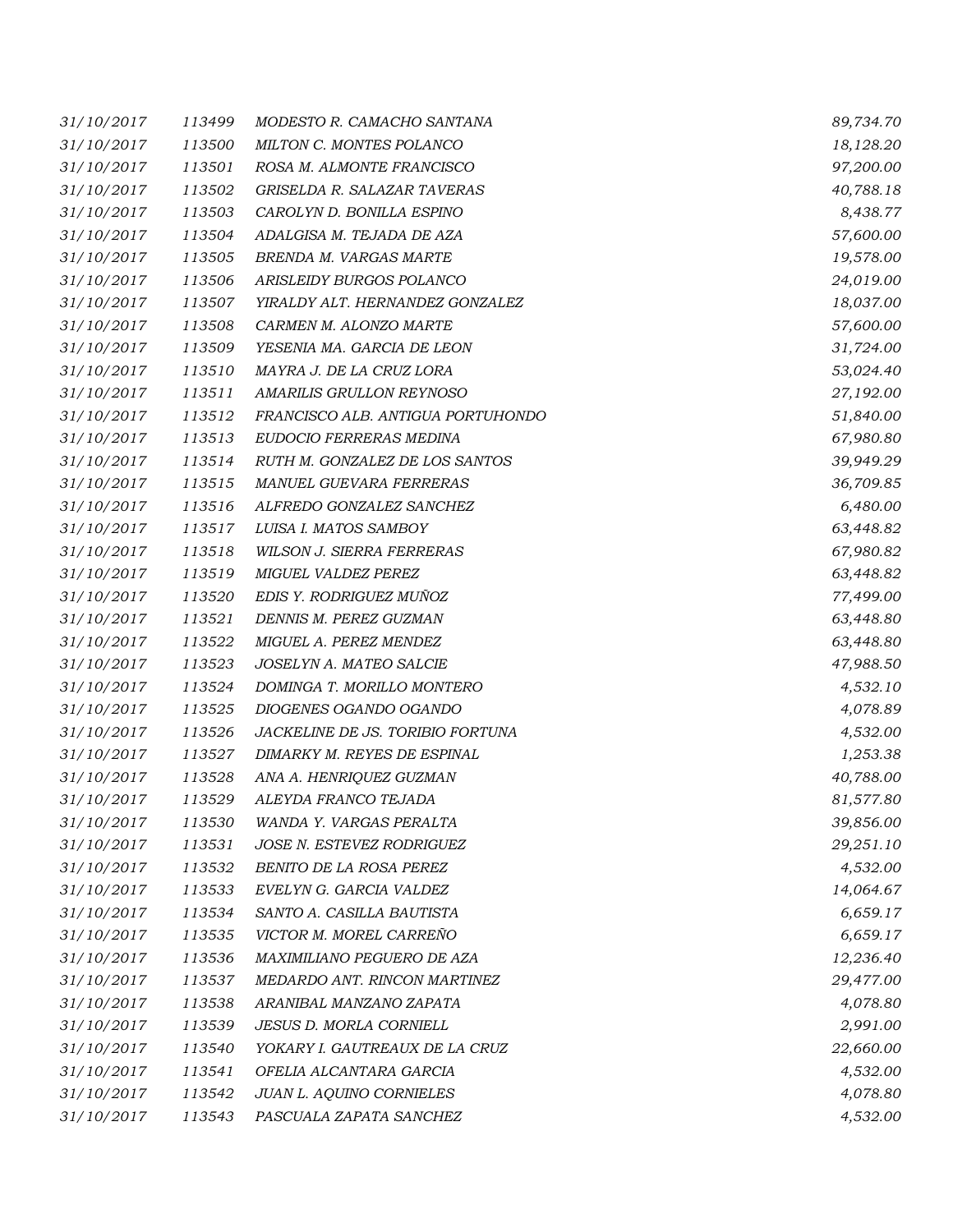|            |        | TOTAL RD\$                        | 74,815,123.99 |
|------------|--------|-----------------------------------|---------------|
| 31/10/2017 | 113558 | COLECTOR DE IMPUESTOS INTERNOS    | 25,847,373.52 |
| 31/10/2017 | 113557 | COLECTOR DE IMPUESTOS INTERNOS    | 218,465.11    |
| 31/10/2017 | 113556 | DANIEL S. LOZANO MALDONADO        | 1,410,393.60  |
| 31/10/2017 | 113555 | ESTEBANIA FERNANDEZ GARCIA        | 144,300.00    |
| 31/10/2017 | 113554 | DILECCIA DEL C. NUNEZ LUNA        | 70,800.00     |
| 31/10/2017 | 113553 | FEDERICO A. CHAHIN CHAHIN         | 876,985.70    |
| 31/10/2017 | 113552 | DANIEL S. LOZANO MALDONADO        | 0.00          |
| 31/10/2017 | 113551 | FONDO DE PENSIONES Y JUBILACIONES | 19,913,968.25 |
| 31/10/2017 | 113550 | REGINA SANCHEZ TORIBIO            | 8,157.60      |
| 31/10/2017 | 113549 | MARIA E. ESTEVEZ MEJIA            | 108,000.00    |
| 31/10/2017 | 113548 | ROSA E. ALMONTE R. DE VENTURA     | 9,064.00      |
| 31/10/2017 | 113547 | ROSSEMARY HENRIQUEZ LEYBA         | 9,931.35      |
| 31/10/2017 | 113546 | SANDRA E. SORIANO SEVERINO        | 22,660.30     |
| 31/10/2017 | 113545 | <i>CARMEN CRUZ</i>                | 31,724.00     |
| 31/10/2017 | 113544 | VALENTINA A. MATOS DE LOS SANTOS  | 86,108.60     |

## *RELACION DE TRANSFERENCIAS DEBITOS MES DE OCTUBRE 2017*

| <b>FECHA</b> | NUM. | <b>DESCRIPCION</b>                                    | <b>VALOR RD\$</b> |
|--------------|------|-------------------------------------------------------|-------------------|
| 03/10/2017   | 793  | TRANSF. DE FONDO PAGO DE BONO VACACIONAL ANO 2018     | 198,917.14        |
| 05/10/2017   | 794  | TRANSF. DE FONDO PAGO SUELDO Y RETR A SERV. INTERINOS | 145,499.30        |
| 06/10/2017   | 795  | TRANSF. DE FONDO PAGO PROP. SUELDO ASP. JUEZ DE PAZ.  | 56,807.19         |
| 11/10/2017   | 796  | TRANSF. DE FONDO PAGO PROP. SUELDO ASP. JUEZ DE PAZ.  | 13,052.46         |
| 11/10/2017   | 797  | TRANSF. DE FONDO PAGO DE SERVICIO MILITAR SEPT./2017  | 6,000.00          |
| 13/10/2017   | 798  | TRANSF. DE FONDO PAGO SUELDO JUEZ LEVANT SUSPENSION   | 648,155.28        |
| 18/10/2017   | 799  | TRANSF. DE FONDO PAGO BONO VACACIONAL ANO 2017        | 18,382.00         |
| 20/10/2017   | 800  | TRANSF. DE FONDO PAGO SUELDO JUEZ LEVANT SUSPENSION   | 108,025.88        |
| 20/10/2017   | 801  | TRANSF. DE FONDO PAGO DE SERVS. MILITARES OCT./2017.  | 7,531,998.65      |
| 23/10/2017   | 802  | TRANSF. DE FONDO REEMB. NOM. EX-JCES. SCJ PENS.       | 2,209,060.17      |
| 19/10/2017   | 803  | TRANSF. DE FONDO PAGO SUELDO OCTUBRE/2017             | 2,918,803.44      |
| 19/10/2017   | 804  | TRANSF. DE FONDO PAGO SUELDO OCTUBRE/2017             | 477,165.98        |
| 19/10/2017   | 805  | TRANSF. DE FONDO PAGO SUELDO OCTUBRE/2017             | 196,258,364.34    |
| 24/10/2017   | 806  | TRANSF. DE FONDO PAGO SUELDO/FUERA CONCL. MORA P.J.   | 102,120.45        |
| 25/10/2017   | 807  | TRANSF. DE FONDO PAGO BONO VACACIONAL ANO 2017        | 24,240.00         |
| 27/10/2017   | 808  | TRANSF. DE FONDO PAGO RETENCIONES COOPNASEJU          | 56,859,483.31     |
| 30/10/2017   | 809  | TRANSF. DE FONDO PAGO BONO VACACIONAL NOV/2017        | 22,076,379.23     |
| 31/10/2017   | 810  | TRANSF. DE FONDO DEDUC. SEG. MED. NOM. ELECT. OCT/17  | 8,557,908.71      |
| 31/10/2017   | 811  | TRANSF. DE FONDO PAGO SERVICIOS MILITAR OCTUBRE 2017  | 42,266.67         |
|              |      | TOTAL RD\$                                            | 298,252,630.20    |